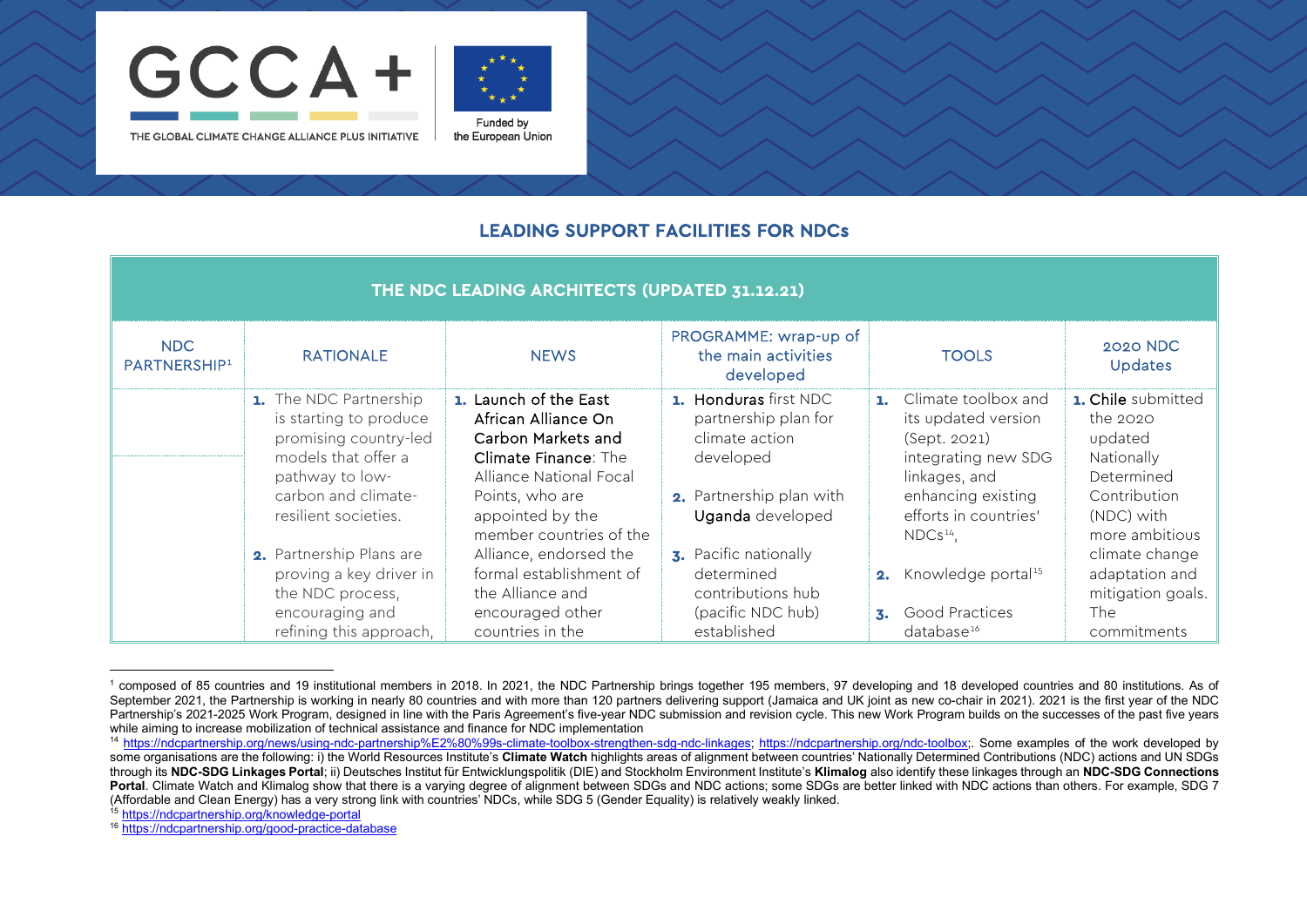scaling up the engagement across a growing number of countries.

3. To scale what's working on the ground, the Partnership will share lessons learned through the expanded Knowledge Portal, peer-to-peer learning opportunities, and other outreach.

extended region to seek membership. They further highlighted the importance of a common East African vision with regards to carbon markets and Article 6 as well as climate finance. (05 August 2019)

2. Gender strategy: The NDC Partnership is committed to integrating gender equality into mitigation and adaptation actions as embodied in its new gender strategy. The Partnership's Gender Strategy supports the inclusion and implementation of gender-responsive actions in Nationally Determined Contribution (NDCs). It mainstreams gender equality considerations throughout the NDC Partnership's Work Program. The main objective of the strategy is to facilitate country

- 4. Namibia partnership plan for climate action developed
- 5. Mongolia NDC partnership plan developed
- 6. Dominican Republic action plan for NDC developed. Through the CAEP support, the Partnership is assisting the Dominican officials in identifying new sources of finance, creating bankable projects, and expanding private sector engagement.
- 7. Colombia national development plan developed. Through the NDC Partnership's CAEP, more than USD1.5 million has been mobilized to strengthen national coordination mechanisms, engage the private sector in NDC implementation through voluntary
- <span id="page-1-1"></span><span id="page-1-0"></span>4. Practical Guide on developing gender responsive NDC Action Plans<sup>[17](#page-1-0)</sup>
- 5. NDC handover checklist under the transparency partnership/GIZ[18](#page-1-1)

will help Chile to achieve a peak in emissions in 2025 and reach an absolute emissions level of 95,000 Kt CO2Eq by 2030

2. Rwanda is the first African Country to submit an updated 2020 NDC. Rwanda's bold commitment to reduce GHG emissions by 38 percent and includes adaptation measures in priority sectors, including water, agriculture, land, forestry, human settlement, transport, health, and mining. The work on the NDC's revision led to the creation of

<sup>17</sup> [https://ndcpartnership.org/sites/default/files/Gender\\_Responsive\\_NDC\\_Action\\_Plans\\_Practical\\_Guide-March-2021.pdf](https://ndcpartnership.org/sites/default/files/Gender_Responsive_NDC_Action_Plans_Practical_Guide-March-2021.pdf)

<sup>&</sup>lt;sup>18</sup> [https://transparency-partnership.net/publications-tools/ndc-handover-checklist;](https://transparency-partnership.net/publications-tools/ndc-handover-checklist) to assist countries to prepare for the future NDC processes through recording all essential information of their recent NDC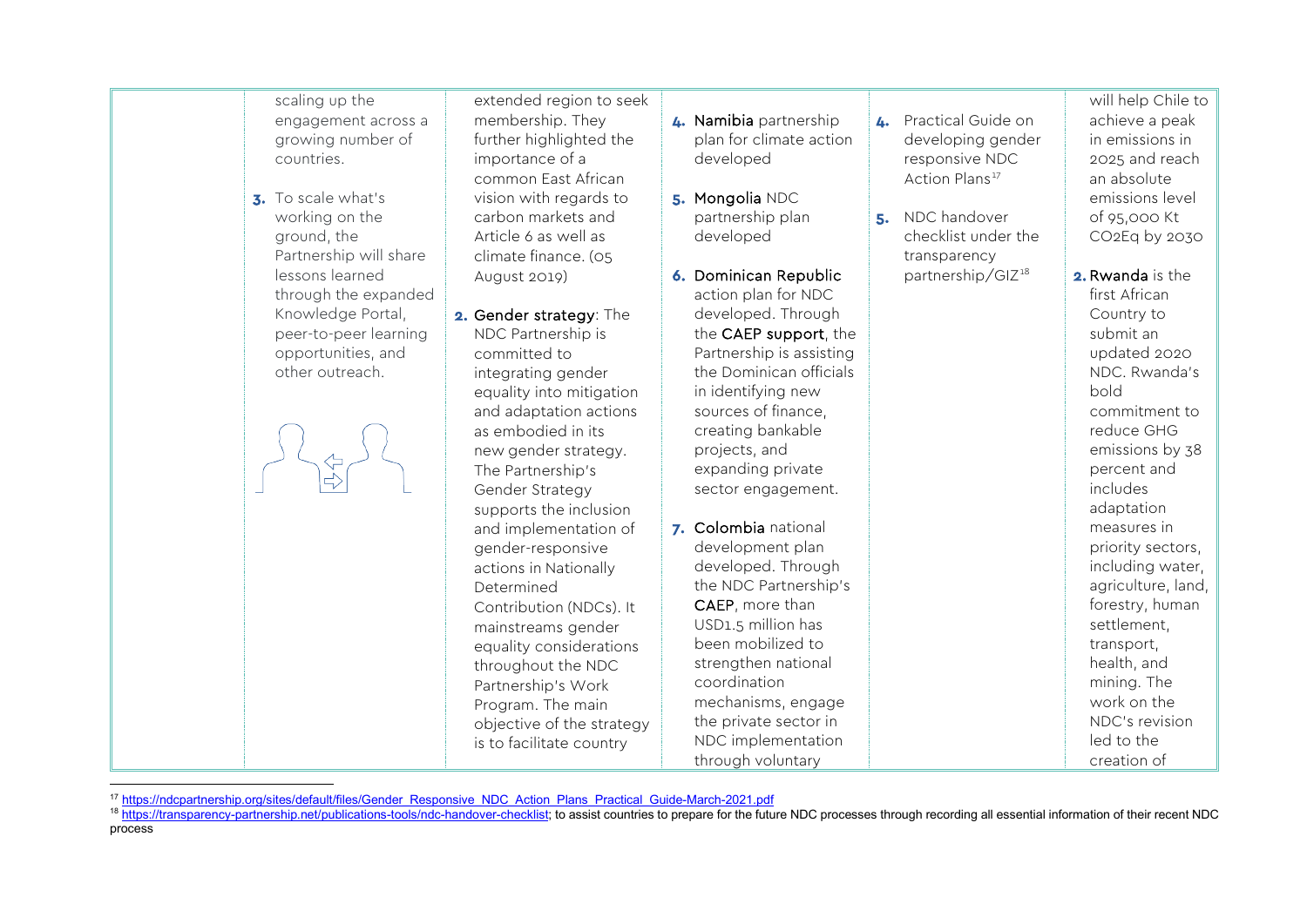access to the full range of members' gender expertise and technical resources in order to meet support needs for mainstreaming gender into climate action, as identified by member countries. Through the partnership, 34 implementing and development partners met more than 100 gender -related country support requests in 12 different countries.

3. NDC Partnership's climate action enhancement package (CAEP): With 2020 milestones looming the CAEP provides fast track support to countries to improve and scale up their Nationally Determined Contributions (NDCs). Under CAEP's first call for proposals: Sixty-five countries presented plans to increase the ambition of their NDCs and advance implementation, including well over

agreements, and improve sectoral data and information, reducing uncertainties between proposed climate actions and pledged ambition.

- 8. Saint Lucia's cabinet approved Saint Lucia's NDC partnership plan. It is the first country to have a plan validated at that high of a level. Supported by CAEP on capacity building activities which move NDC projects and programs into implementation.
- 9. Grenada, in the Caribbean, partnership plan for NDC 2019/2023 developed. The Ministry of Finance requested support under the NDC Partnership's Economic Advisory Initiative to boost capacity aligned with the COVID -19 resilient economic recovery plan, to be supported by the World Bank. Supported by CAEP on capacity building

#### Private Sector Committees,

providing a space for ongoing dialogue and promoting implementation of climate actions by the Rwandan private sector.

#### 3. Vietnam

submitted the 2020 NDC. The 2020 NDC is expected to increase emission reduction by 21.2 million tons of CO2e, or a third (34 percent) compared to the INDC, to a total of 83.9 million tCO2e. Vietnam's conditional emission reduction target is now 27 percent (or 250.8 million tCO2e), which is 52.6 million tons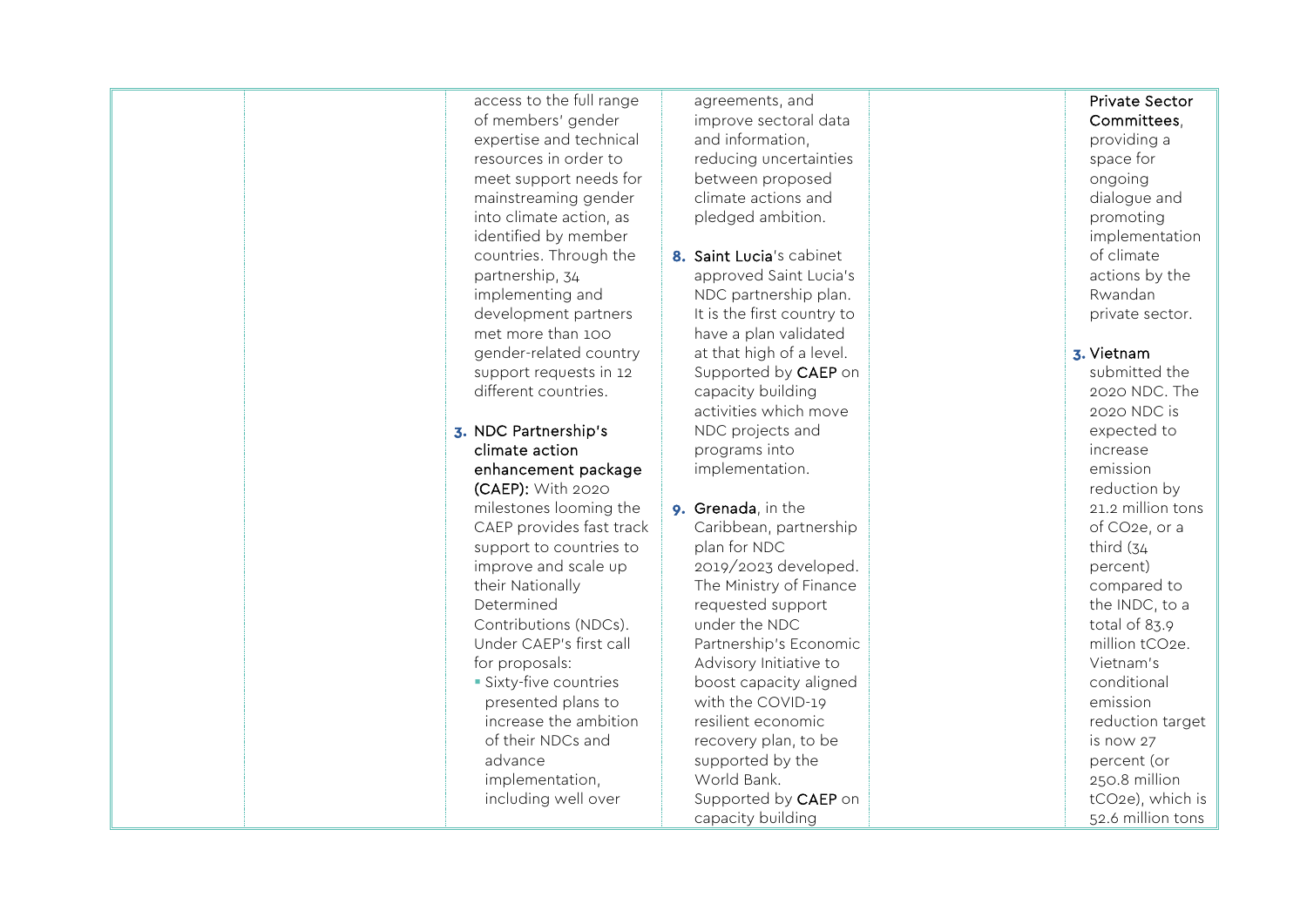<span id="page-3-2"></span><span id="page-3-1"></span><span id="page-3-0"></span>

| 800 individual                    | activities which move           | of CO <sub>2</sub> e more |
|-----------------------------------|---------------------------------|---------------------------|
| activities <sup>2</sup> ;         | NDC projects and                | than the                  |
| 46 Partners engaged:              | programs into                   | emissions                 |
| Forty implementing                | implementation <sup>10</sup> .  | reduction target          |
| partners and 6                    |                                 | in the first NDC.         |
| governments have                  | <b>10. Belize</b> is working on |                           |
| pledged support to                | the partnership plan            | 4. Jamaica                |
| partner countries in              | and associated climate          | submitted the             |
| meeting these goals;              | finance strategy                | 2020 NDC in               |
| and                               |                                 | June 2020 and it          |
| • Countries take an               | 11. Burkina Faso                | is working to             |
| inclusive approach by             | partnership plan                | develop an                |
| leveraging expertise              | developed. It has been          | ambitious Long-           |
| and resources from                | working on the                  | Term Strategy             |
| across their                      | development of                  | (LTS) that can            |
| governmental                      | sector-specific action          | be reported on            |
| institutions and civil            | plans including                 | and includes an           |
| society.                          | integrating gender              | MRV framework             |
| • 67 states <sup>3</sup> received | aspects. Through the            | and                       |
| support from CAEP (26             | NDC Partnership                 | implementation            |
| from Africa, 20 from              | economic advisor,               | tracking.                 |
| the Americas, 12 from             | Burkina Faso has been           |                           |
| Asia, 1 from Europe, 4            | working on green                | 5. Nepal                  |
| from Middle East and              | COVID-19 recovery               | submitted the             |
| North Africa, 4 from              | and integrating NDCs            | 2020 NDC in               |
| Oceania)                          | into the 2021-2025              | December 2020             |
| As of September 2021,             | National Plan.                  | thanks to the             |
| 38 Partnership member             |                                 | NDC/CAEP                  |
| countries receiving               | 12. Zimbabwe NDC                | support. Nepal's          |
| support through CAEP              | partnership plan                | 2020 NDC                  |
| have submitted new or             | developed                       | includes                  |
| updated NDCs to the               |                                 | quantifiable              |
| UNFCCC. A further 27              | 13. Seychelles NDC              | targets for the           |
| countries are expected            | partnership plan                | short-term (by            |
| to come forward with              | developed                       | 2025) and                 |

<sup>2</sup> <https://ndcpartnership.org/caep/results>

<sup>3</sup> <https://ndcpartnership.org/caep/countries-receiving-support>

<sup>10</sup> [https://ndcpartnership.org/sites/default/files/Insight\\_Brief-Finance\\_in\\_LAC\\_NDCs\\_October-2020.pdf](https://ndcpartnership.org/sites/default/files/Insight_Brief-Finance_in_LAC_NDCs_October-2020.pdf)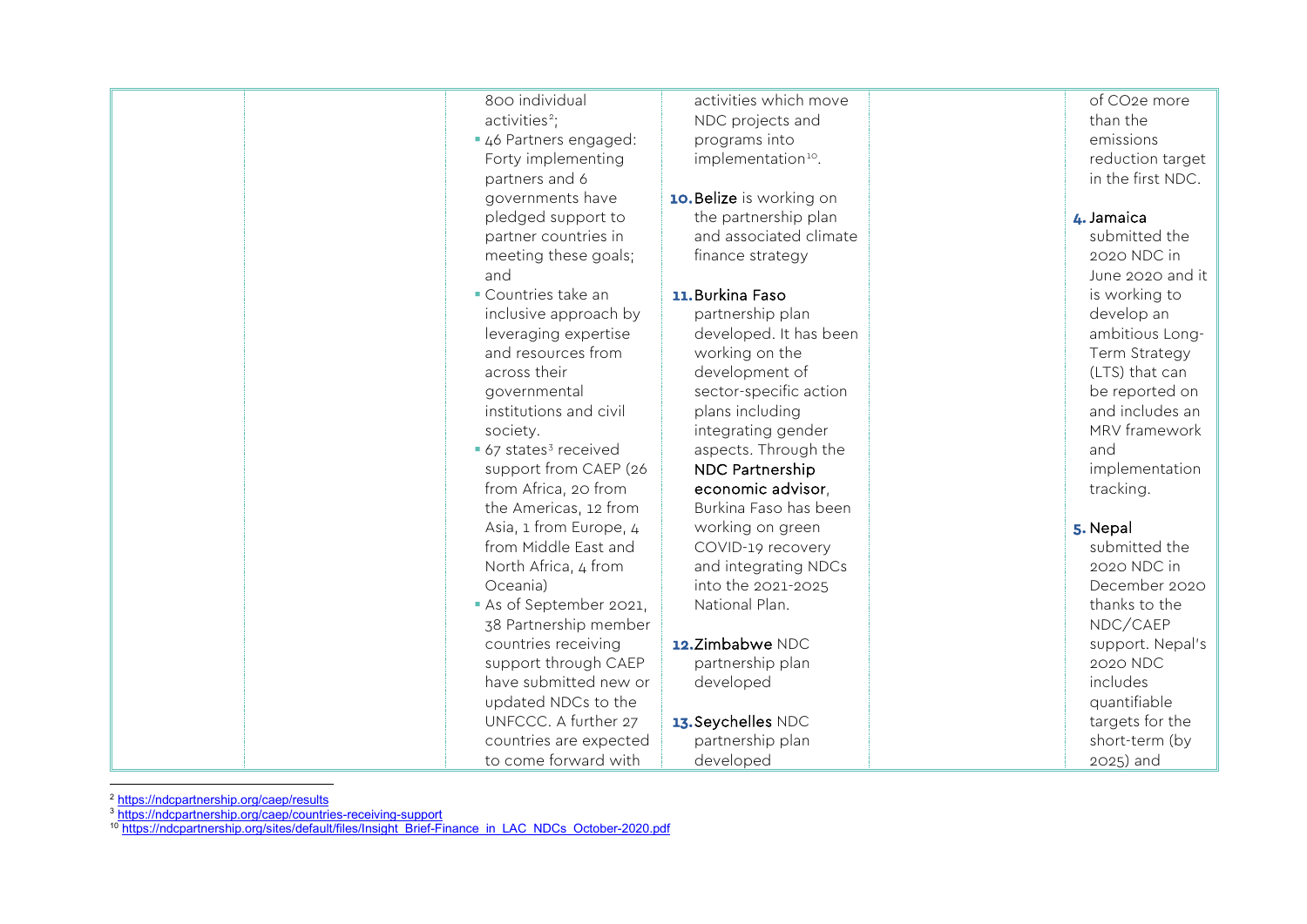<span id="page-4-0"></span>

| enhanced climate                   |                          | medium-term     |
|------------------------------------|--------------------------|-----------------|
| commitments prior to               | 14. Pakistan partnership | (by 2030) and   |
| COP26.                             | plan developed.          | spans energy,   |
|                                    | Pakistan elaborated its  | waste, and      |
| As of October 2021, all            | Partnership Plan,        | agriculture,    |
| CAEP countries that                | emphasizing sectoral     | forestry and    |
| have submitted NDCs                | approaches, and          | other land use  |
| to the UNFCCC (55                  | identified key areas to  | (AFOLU).        |
| out of 67) have                    | enhance NDC              |                 |
| enhanced the ambition              | implementation           | 6. Grenada      |
| and quality of their               | through CAEP For         | submitted 2020  |
| climate commitments                | 2020 NDC, WB is          | NDC in          |
|                                    | supporting Pakistan in   | December        |
| CAEP enabled three                 | estimating potential of  | 2020.2020       |
| ICLEI offices to join              | blue carbon stocks,      | NDC is a key    |
| forces under the ICLEI             | creating a roadmap to    | point of the    |
| World Secretariat's                | guide future blue        | post-COVID-19   |
| leadership, which                  | carbon research and      | resilient       |
| spearheads ICLEI's                 | opportunities.           | economic        |
| global Green Climate               |                          | recovery plan.  |
| Cities Program and                 | 15. Lebanon partnership  | 2020 NDC is     |
| manages                            | plan developed           | aimed at        |
| the Transformative                 |                          | reducing        |
| <b>Actions Program</b>             | 16. Jordan partnership   | greenhouse gas  |
| (TAP)-a project                    | plan developed           | (GHG) emissions |
| pipeline showcasing                |                          | by 40 percent   |
| subnational demand                 | 17. Ivory Coast          | by 2030, but    |
| for project finance <sup>4</sup> . | partnership plan         | this depends on |
|                                    | developed. The NDC       | securing        |
|                                    | Partnership organized    | adequate        |
|                                    | a series of dialogues    | finances,       |
|                                    |                          |                 |

<sup>&</sup>lt;sup>4</sup> The ICLEI Mexico, Central America, and Caribbean Secretariat (ICLEI MECS) trained local government staff in the Dominican Republic on climate finance and policy, unfolding capacity-building initiatives to design ambitious climate projects.

The ICLEI South America Secretariat (ICLEI SAMS), in partnership with the Peruvian Ministry of Environment (MINAM), supported strengthening technical capacities to prepare regional greenhouse gas (GHG) inventories, engaging with local and regional government institutions in Peru.

The ICLEI Africa Secretariat supported the governments of Gambia and Malawi with the development of their five-year NDC mitigation and adaptation implementation plans. ICLEI Africa further supported Malawi with developing an NDC mainstreaming guideline to ensure integration into national and subnational planning. They further supported three cities in Mozambique with undertaking a climate risk and vulnerability assessment and the government of Zimbabwe with mapping risks and vulnerabilities for different sectors. In Uganda, ICLEI held a two-day capacity building workshop on Measurement, Reporting, and Verification (MRV) with city officials.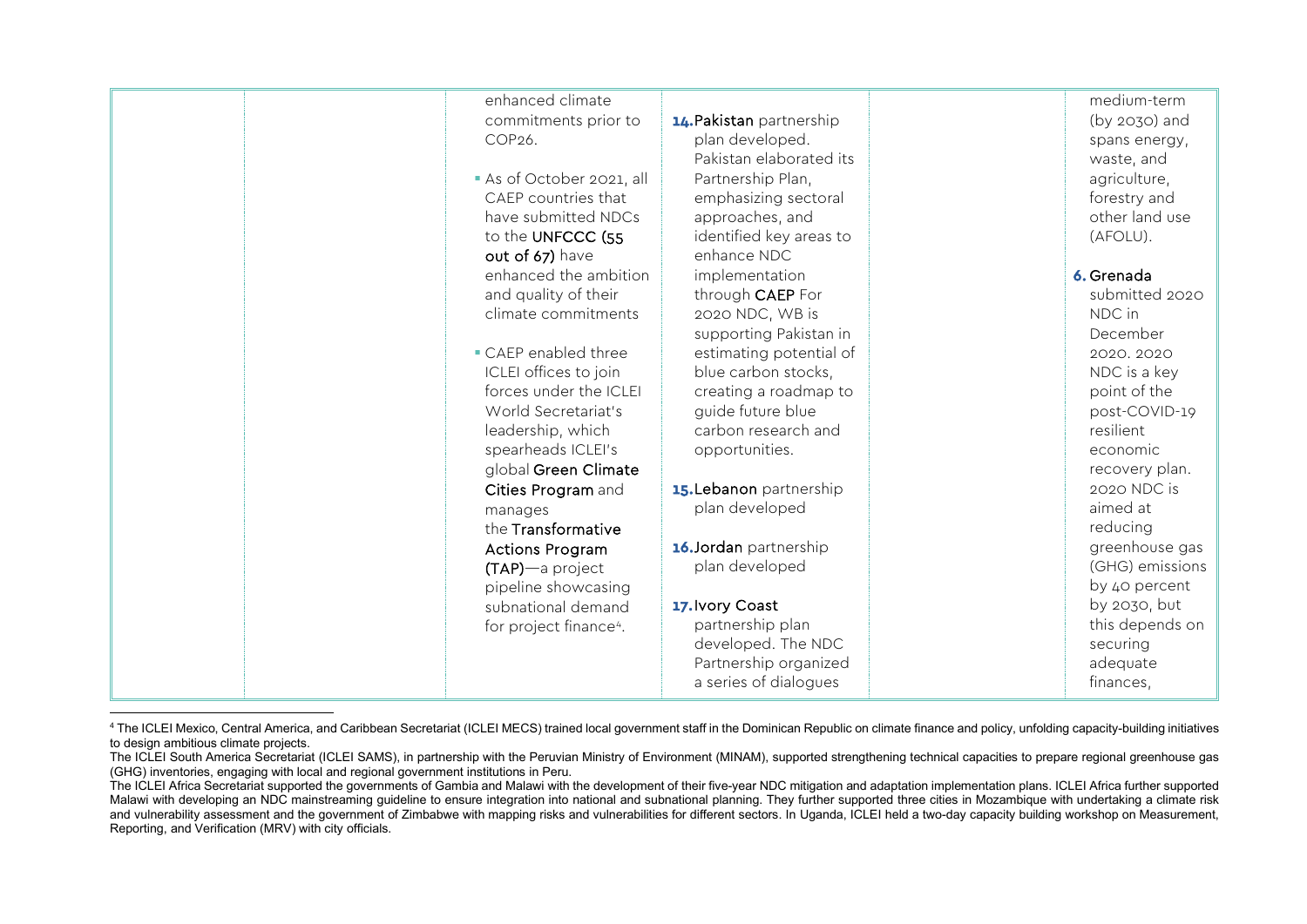<span id="page-5-2"></span><span id="page-5-1"></span><span id="page-5-0"></span>

<sup>5</sup> TAF was created with contributions from The Netherlands, Denmark, Norway, Sweden, Germany, and the United Kingdom. https://ndcpartnership.org/news/pia-2020-delivering-fast-strategic-technicalassistance

<sup>6</sup> https://issuu.com/ndcpartnership/docs/ndcp-yep-112620

<sup>&</sup>lt;sup>19</sup> Climate Action Tracker rated Morocco's 2016 NDC as one of only a few to be rated "1.5°C Paris Agreement Compatible," indicating that the government's NDC is in the most stringent part of its "fair share" range. In 2016, Morocco also started drawing up its National Adaptation Plan (NAP), which allowed the country to develop a concerted and inclusive framework to support adaptation planning and priority actions.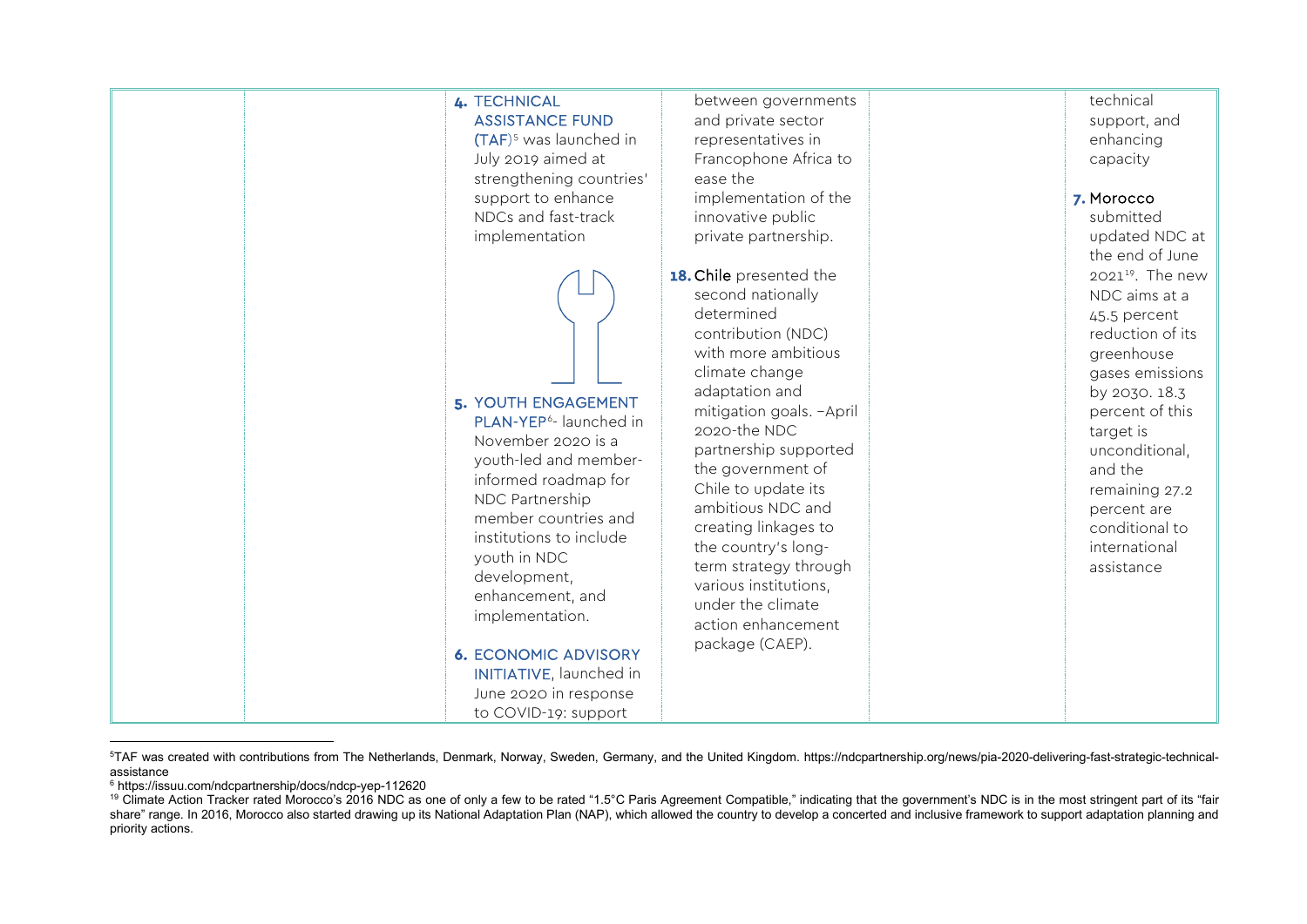| governments in             | 19. Ecuador NDC          |  |
|----------------------------|--------------------------|--|
| preparing climate          | Implementation Plan      |  |
| compatible recovery        | was developed to be      |  |
| packages by embedding      | officially adopted. Five |  |
| economic advisors into     | sectors focus on         |  |
| ministries of finance      | mitigation, six on       |  |
| and/or planning.           | adaptation, and each     |  |
|                            | was led by the           |  |
| The initiative started in  | responsible line         |  |
| September 2020 and         | ministry.                |  |
| will last until August     |                          |  |
| 2022. The support can      | 20. Mozambique           |  |
| be provided for i)         | Partnership Plan         |  |
| Economic planning,         | developed.               |  |
| linked to COVID-19         | Mozambique is            |  |
| recovery plans and for ii) | working on               |  |
| Climate finance aimed at   | transformational         |  |
| identifying climate        | changes, including       |  |
| financing projects and     | developing large-scale   |  |
| initiatives, developing    | climate-resilience and   |  |
| resource mobilization      | adaptation               |  |
| strategies, and            | investments,             |  |
| establishing related       | renewable energy         |  |
| financial instruments and  | projects, and a          |  |
| mechanisms.                | comprehensive MRV        |  |
|                            | system, as well as       |  |
| In the framework of this   | gender mainstreaming     |  |
| initiative the following   |                          |  |
| profiles have been         |                          |  |
| created:                   | 21. Philippines NDC      |  |
| o the thematic expert      | alignment with the       |  |
| group aimed at             | national development     |  |
| providing on-demand        | agenda                   |  |
| technical advice,          |                          |  |
| research, and/or           | • Through the CAEP       |  |
| guidance on specific       | support, Papua New       |  |
| sectors or themes          | Guinea is supported in   |  |
| related to climate         | the design of the        |  |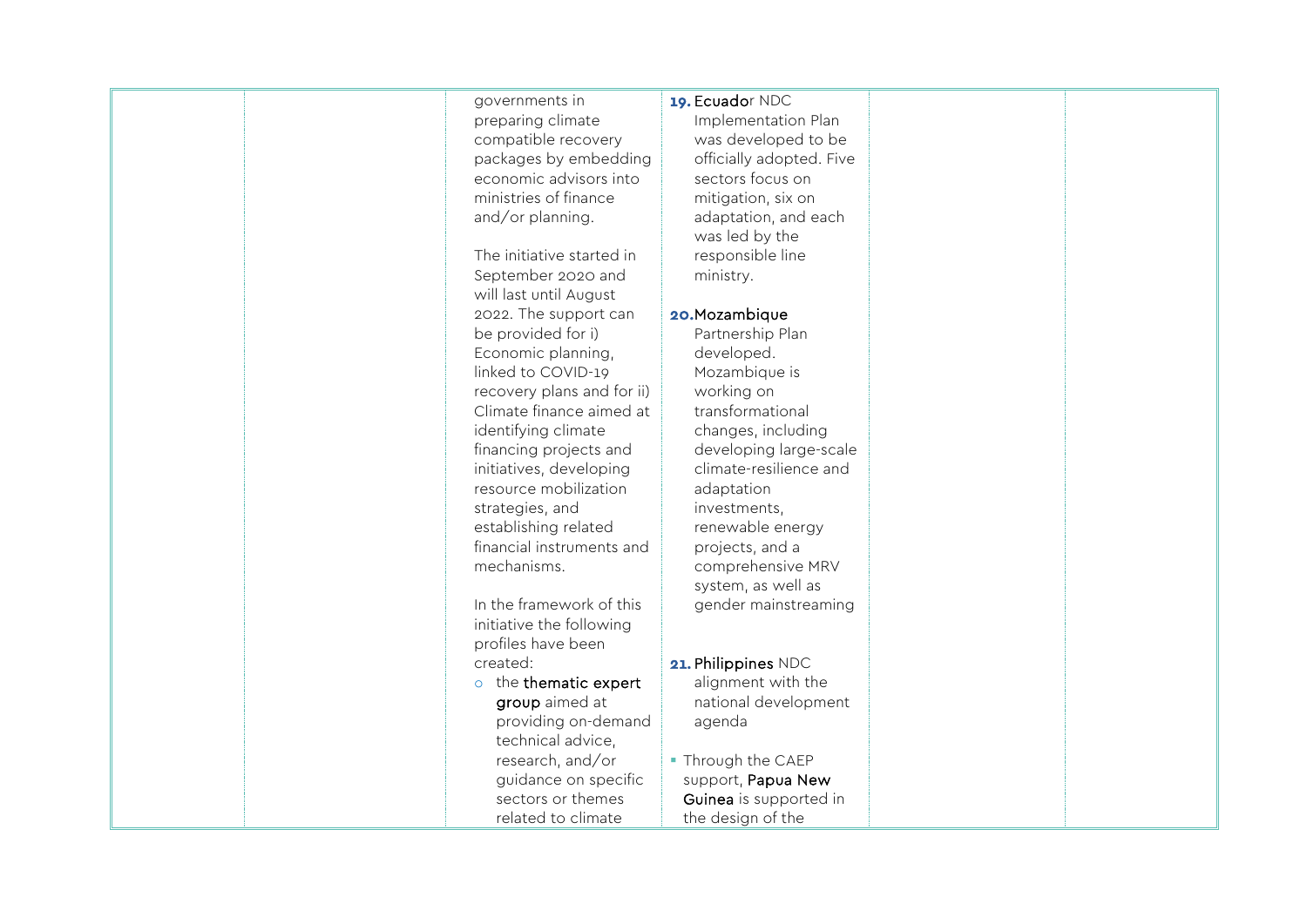adaptation and mitigation incorporated in recovery responses. This support helps align integration of economic recovery with a country's NDC and other national climate change planning documents, including lowemission development strategies (LEDS) and/or long-term strategies (LTS). o Green Recovery Network aimed at facilitating learning between economic advisors and countries. For the time being 32 countries have requested economic advisory support, 14 partnership's members expressed their interest in offering the support. Candidates for the initiative were deployed at the beginning of August and the assistance will last from 6 to 12 months. The stakeholder consultation process, in developing a sectoral mitigation plan along with the corresponding implementation regulations, in the development of an energy data audit, a data collection protocol, a pilot test, and training. In the Agriculture, Forestry, and Other Land Use (AFOLU) sector, there are ongoing consultation workshops and developing mitigation regulation options. Ad hoc expertise is providing to help the country develop mitigation and adaptation regulations. **Through the CAEP** support, the WB is helping Jamaica in in the development of its NDC investment plan through the Long Term Low GHG Emission and Climate Resilient Strategy initiatives Through the CAEP support and its multilevel implementation, Per**ù** is expected to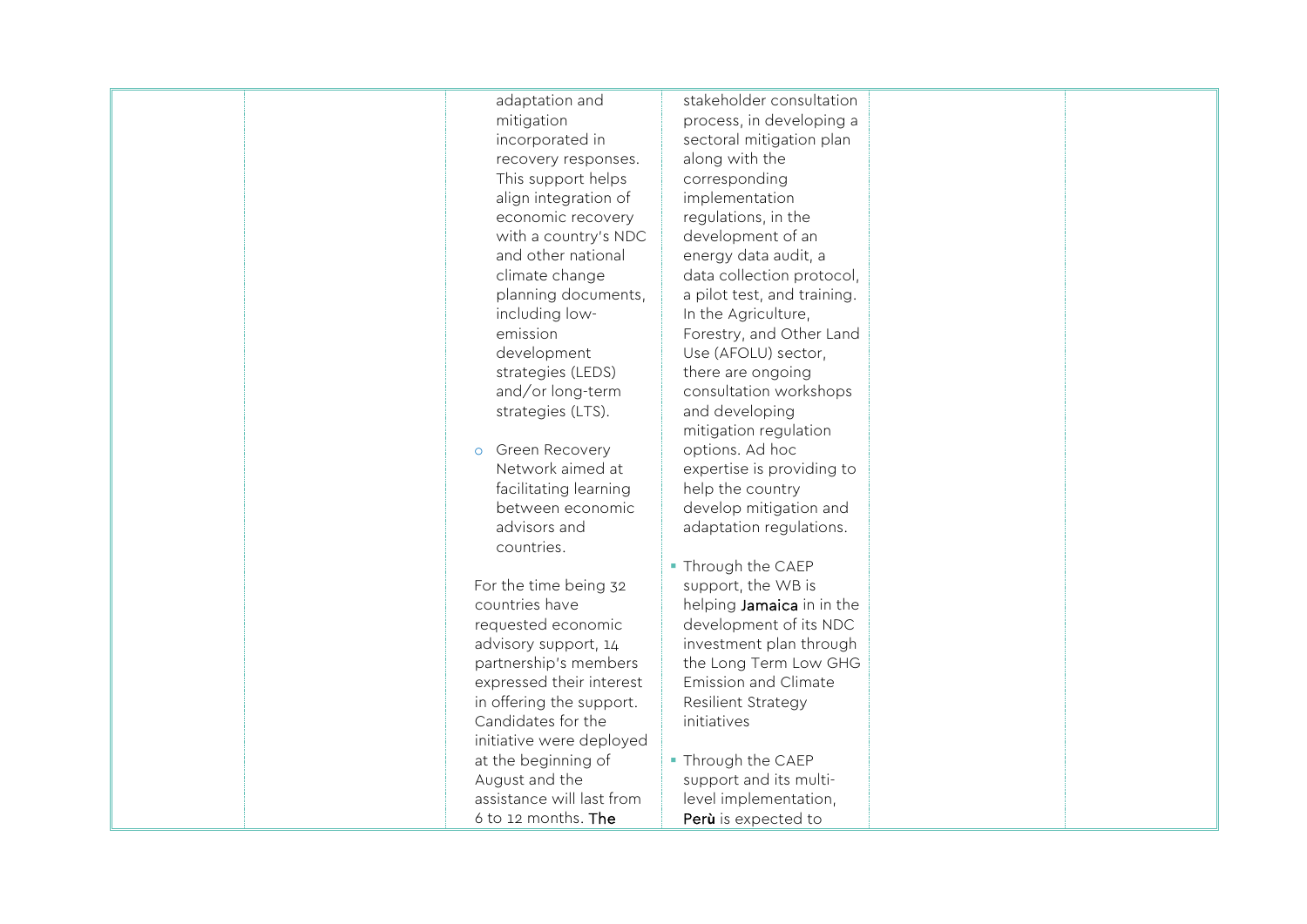#### case of Burkina Faso:

the NDC Partnership, at the request of the Government of Burkina Faso and with the support of the German government through GIZ, embedded an Economic Advisor in Burkina Faso's Ministry of Economy, Finance, and Development to facilitate the integration of climate issues into the country's pandemicrecovery measures. To this end, the Advisor analyzed the impact of COVID-19 on Burkina Faso's climate actions by compiling climate-recovery measures and actions, including a list of projects and programs with a climate component, and making recommendations for a green recovery. Ultimately, this work supported mainstreaming climate considerations into the RND 2021-2025

present its reviewed NDC, including greater ambition, more measures with a territorial approach, measures derived from private and public partnerships, and incorporations from Indigenous Peoples' perspective.

- **Through the CAEP** support, Rwanda is i) strengthening its MRV through conducting baseline studies in the agriculture sector, ii) mobilized Rwanda Private Sector Federation to develop private sector projects and ideas that will contribute to NDC implementation, with support from the NDC Partnership Support Unit, iii) the World Bank supports integrating NDC priorities in district plans and identifying project ideas in four pilot districts.
- Through the CAEP support, Vietnam and Cambodia enhanced the quality, increase the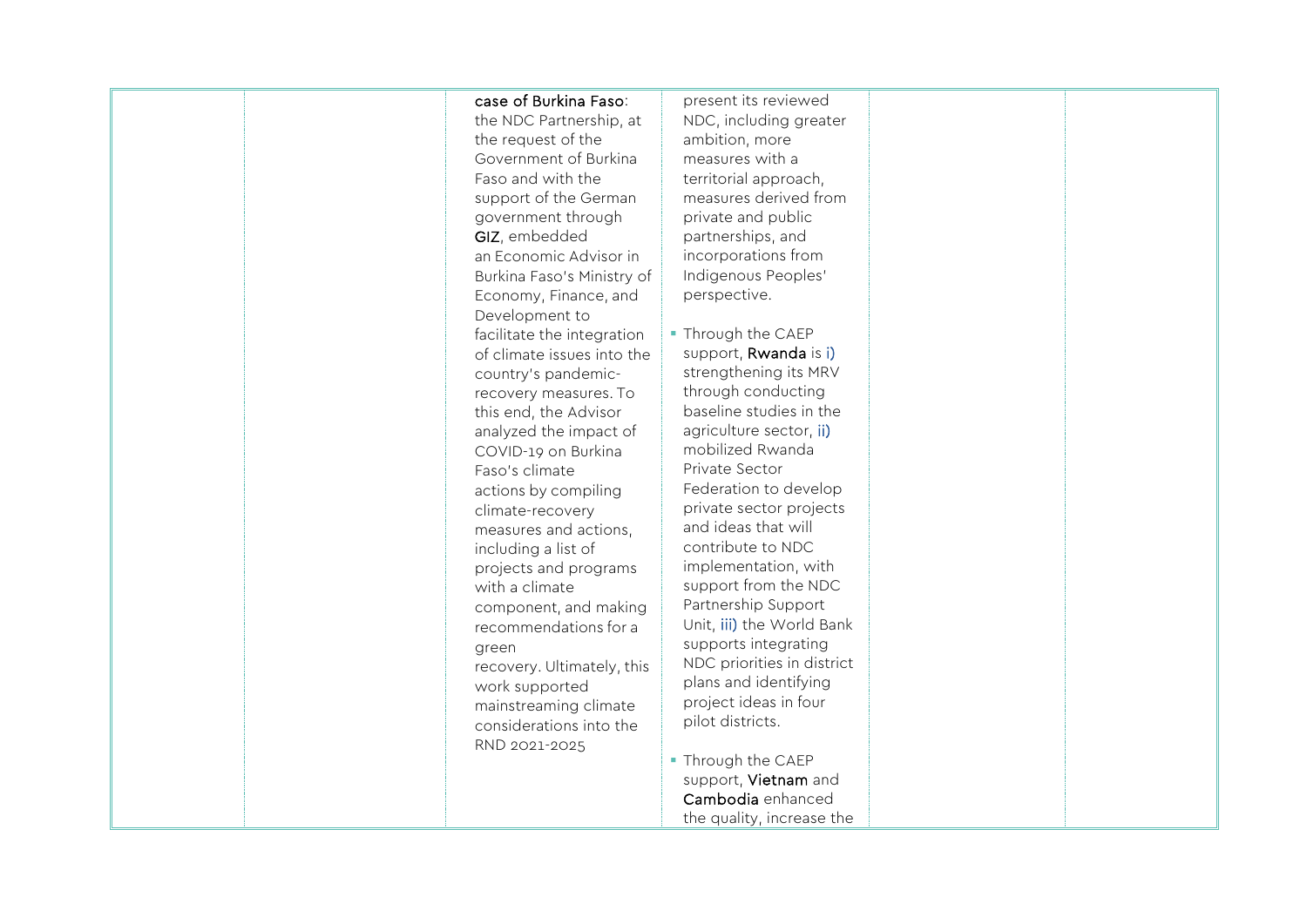<span id="page-9-2"></span><span id="page-9-1"></span><span id="page-9-0"></span>

| 7. Green Recovery for<br>Practitioners <sup>7</sup> : Examples<br>from around the world                                                                                                                   | ambition, and more<br>effectively<br>implementation of their                                                                                                                                  |  |
|-----------------------------------------------------------------------------------------------------------------------------------------------------------------------------------------------------------|-----------------------------------------------------------------------------------------------------------------------------------------------------------------------------------------------|--|
| for building forward<br>better <sup>8</sup> practical                                                                                                                                                     | NDCs.                                                                                                                                                                                         |  |
| implementation of a<br>green recovery, drawing<br>upon measures and                                                                                                                                       | • Through the CAEP<br>support, Sudan received<br>financial and technical                                                                                                                      |  |
| instruments that have<br>been deployed in<br>countries worldwide,<br>particularly in                                                                                                                      | assistance to submit<br>enhanced NDCs and fast<br>track their<br>implementation.                                                                                                              |  |
| developing and<br>emerging economies.                                                                                                                                                                     | • Through the CAEP<br>support for Nepal,                                                                                                                                                      |  |
| 8. PINs (Project Information<br>Notes) <sup>9</sup> designed to<br>prevent duplication of<br>efforts by multiple NDC<br>funding mechanisms and<br>make it easier for<br>potential investors to            | sectoral assessments of<br>electric transport,<br>electric cooking,<br>forestry, modelling, and<br>cost-benefit analysis of<br>targets were designed.                                         |  |
| identify and focus on<br>projects that are a good<br>fit for their portfolios.<br>PINs are designed to be<br>presented by<br>governments to pitch<br>projects in regional and<br>international investment | • Through the CAEP<br>support, the partnership<br>is assisting Mongolia<br>with financial and<br>technical assistance<br>aimed at submitting<br>enhanced NDCs and to<br>also fast-track their |  |
| forums.                                                                                                                                                                                                   | implementation.                                                                                                                                                                               |  |

 $^7$  Developed in contribution to the NDC Partnership's Economic Advisory Initiative, the EU-funded EUROCLIMA+ programme, the BMU-funded IKI Support Project for the Implementation of the Paris Agreement (SPA) and IKI Support Project for the Design and Implementation of the New Global Biodiversity Framework (BioFrame), the Low Emission Development Strategies Global Partnership (LEDS GP) and E3G.

<sup>8</sup> <https://www.adaptationcommunity.net/wp-content/uploads/2021/06/2021-06-Examples-from-around-the-World-for-Building-Forward-Better.pdf>

<sup>9</sup> <https://www.dropbox.com/s/fpmjw76po14jmd9/PIN%20Fact%20Sheet.pdf?dl=0>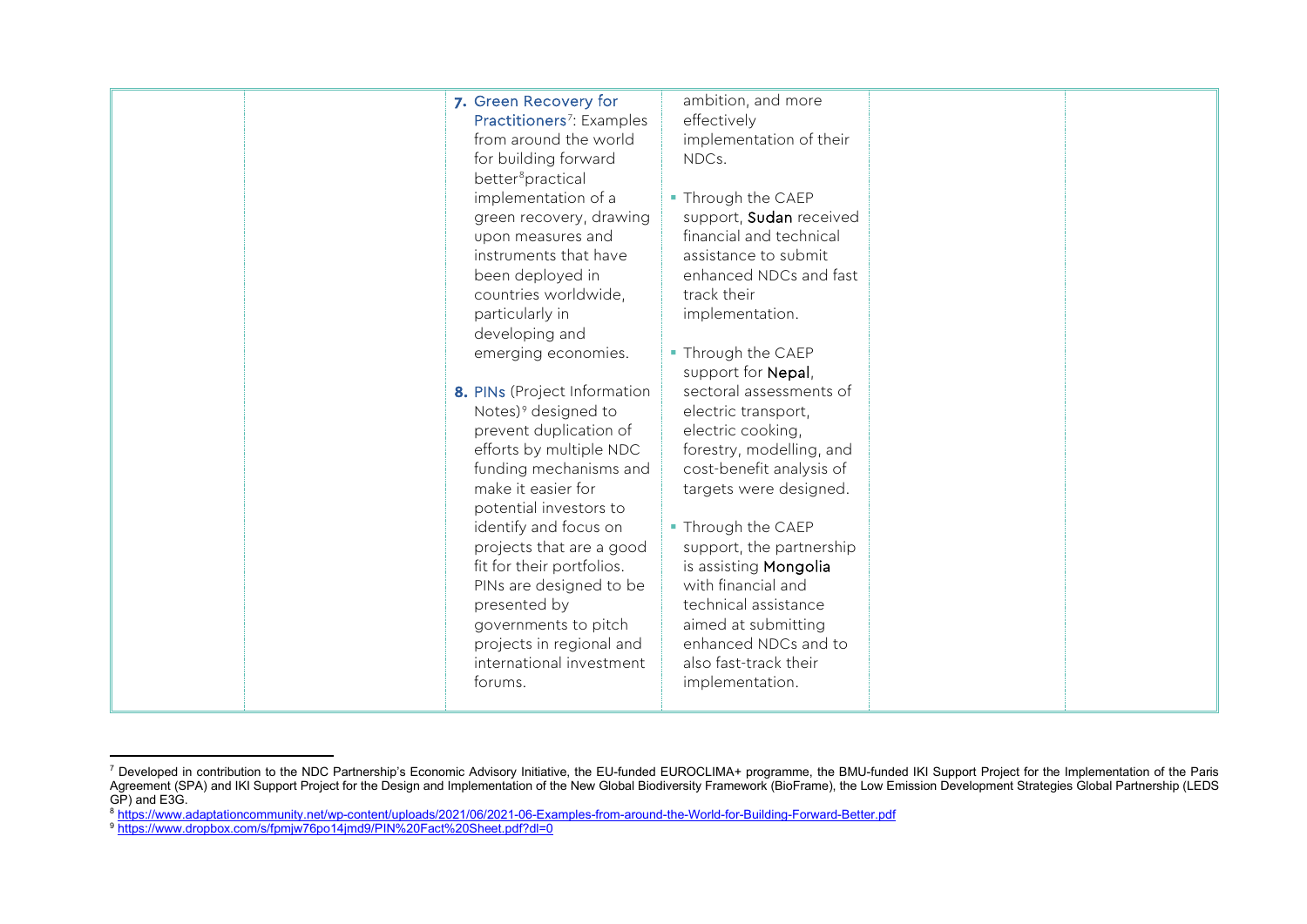#### 9. 2021-2025 new work programme: to improve access to finance to all countries, grow NDC Partnership engagement with major emerging economies, extend NDC Partnership collaboration to an even wider array of partners, and empower countries to mobilize finance at a much greater scale

10. Partnership Action Fund (PAF) with atlaunch commitments of \$33 million that members will be able to access in order to quickly respond to a developing country's needs. The aim of the fund is to accelerate deployment of funding for technical expertise, capacity building and mobilization of finance for developing countries to implement their NDCs.

### **Through the CAEP** support, the partnership is helping Jordan on NDC action costing, cost-benefit analysis, and developing a climate finance strategy

**Through the CAEP** support, GIZ implemented an investment analysis of solar mini-grids in Nigeria to support the NDC revision process



**Through the CAEP** support, the NDC Partnership supported Morocco's NDC revision. Morocco submitted its revised NDC on 22.06.2021 raising its NDC ambition to a 45.5 percent GHG emissions reduction by 2030 against the business-as-usual scenario and setting a conditional target of 27.2 percent GHG reductions. Morocco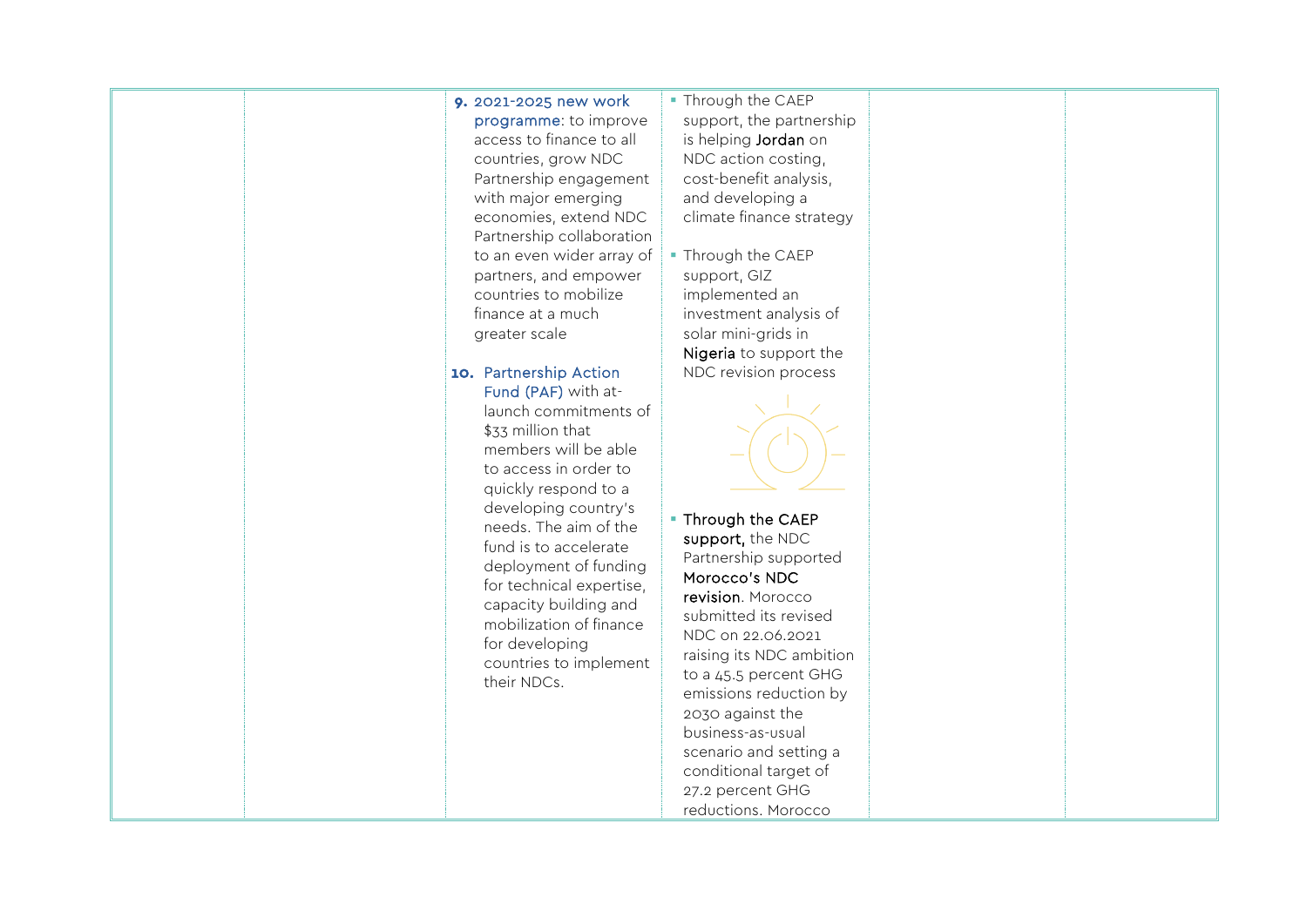| also added sectors,        |
|----------------------------|
| more innovative            |
| solutions, and details on  |
| financing, which lays out  |
| a clear path towards       |
| more ambitious climate     |
| target implementation.     |
|                            |
| Morocco also developed     |
| a 2050 vision which        |
| aims to support national   |
| and sectoral strategy      |
| alignment. UNEP's          |
| flagship NDC Action        |
| project continues to       |
| provide capacity-          |
| building support to        |
| national stakeholders to   |
| enhance national           |
| expertise on long-term     |
| planning                   |
|                            |
|                            |
| • Through the CAEP         |
| support started in 2020,   |
| Liberia managed to         |
| submit the updated         |
| NDC in August 2021.        |
| This work is the result of |
| a successful cooperation   |
| between different          |
| entities, international    |
| donors i) Conservation     |
| International, which       |
| compiled and analyzed      |
| data and cost actions in   |
| various adaptation-        |
|                            |
| related sectors; ii)       |
| UNDP, through its          |
| Climate Promise,           |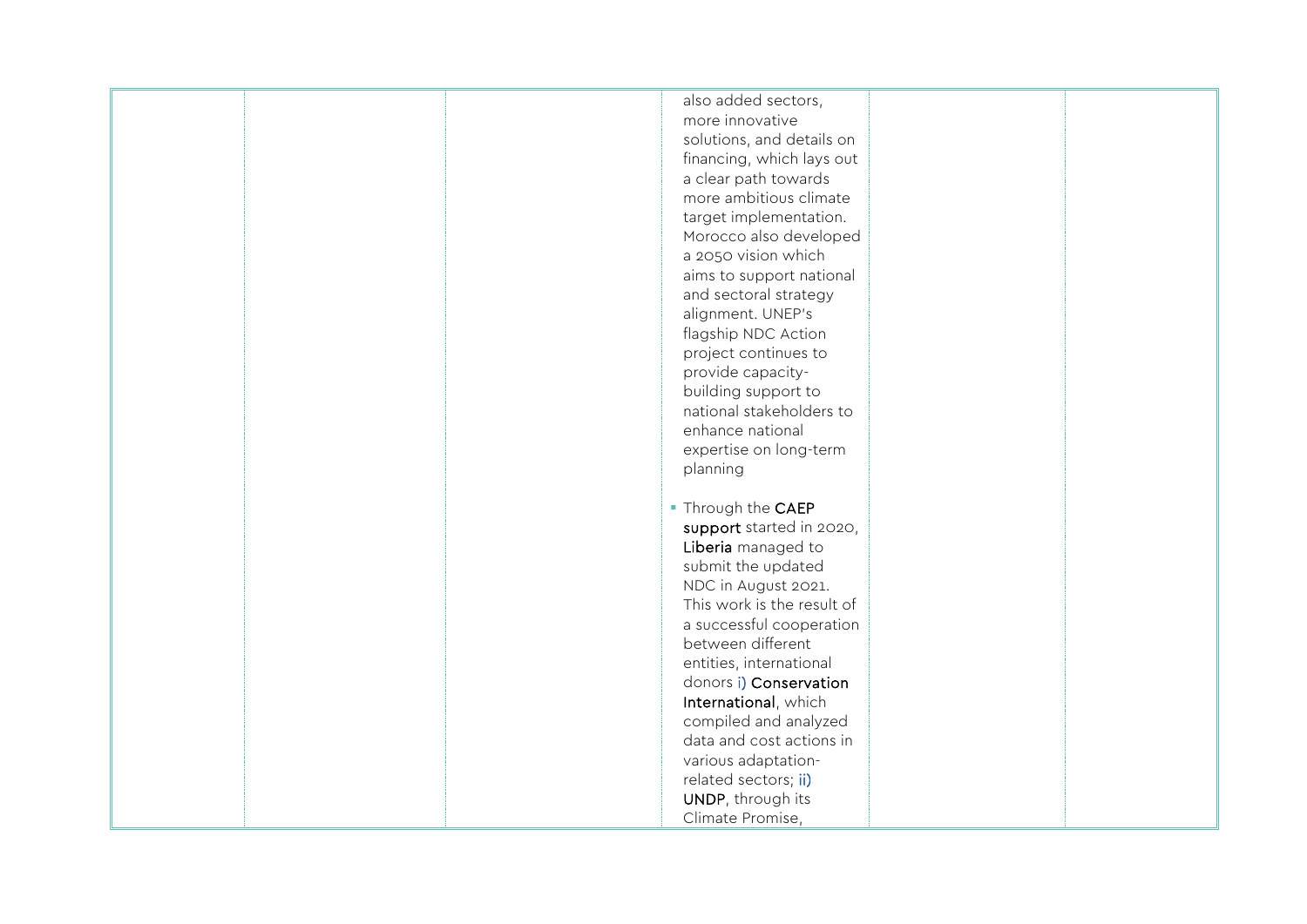<span id="page-12-0"></span>

| supported whole-of-                   |  |
|---------------------------------------|--|
| society consultations,                |  |
| the revised NDC                       |  |
| compilation, and NDC                  |  |
| financing strategy                    |  |
| development; iii) the EU              |  |
| Global Climate Change                 |  |
| Alliance + to analyze                 |  |
| mitigation data in the                |  |
|                                       |  |
| energy, transport, and                |  |
| waste sectors. In the                 |  |
| revised NDC, Liberia                  |  |
| committed to reducing                 |  |
| economy-wide                          |  |
| greenhouse gas                        |  |
| emissions by 64 percent               |  |
| below the projected                   |  |
| business-as-usual (BAU)               |  |
| level by 2030, despite                |  |
| most of the actions are               |  |
| conditional to                        |  |
| international support <sup>11</sup>   |  |
|                                       |  |
| • Through the CAEP                    |  |
| support, Somalia                      |  |
| submitted the updated                 |  |
| NDC on 31 <sup>st</sup> July 2021. In |  |
| the updated document                  |  |
| Somalia set a target of               |  |
| reducing emissions by                 |  |
| 30 percent against the                |  |
| Business-As-Usual (BAU)               |  |
| scenario estimate of                  |  |
|                                       |  |
| 107.39 MtCO2eq by                     |  |
| 2030 equal to about                   |  |

<sup>&</sup>lt;sup>11</sup> Unconditional GHG reductions of 10 percent below BAU will result in an absolute emissions level of 11,187Gg CO2e in 2030 while an additional 54 percent reduction conditional upon international support would result in an absolute emissions level of 4,537Gg CO2e in 2030.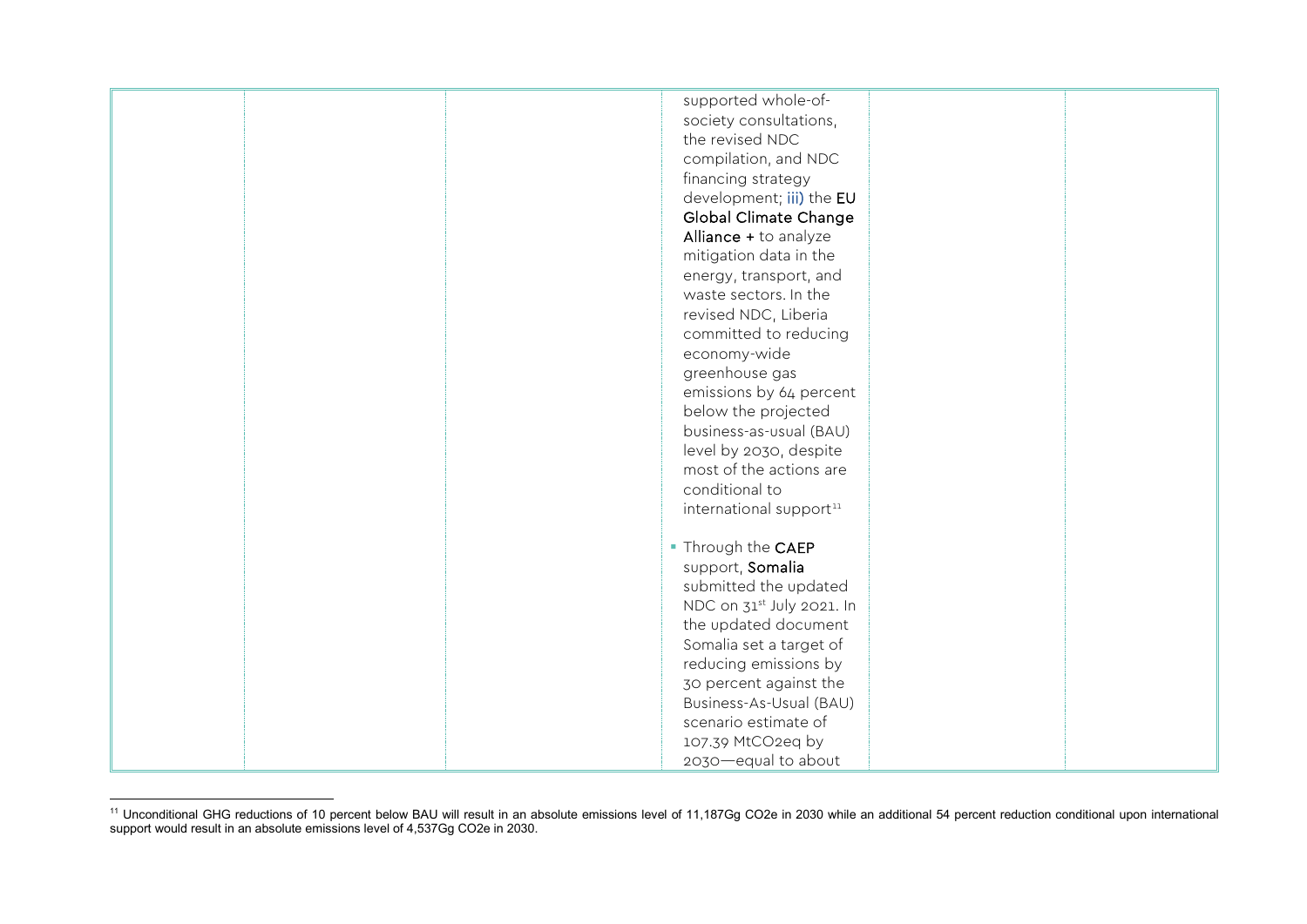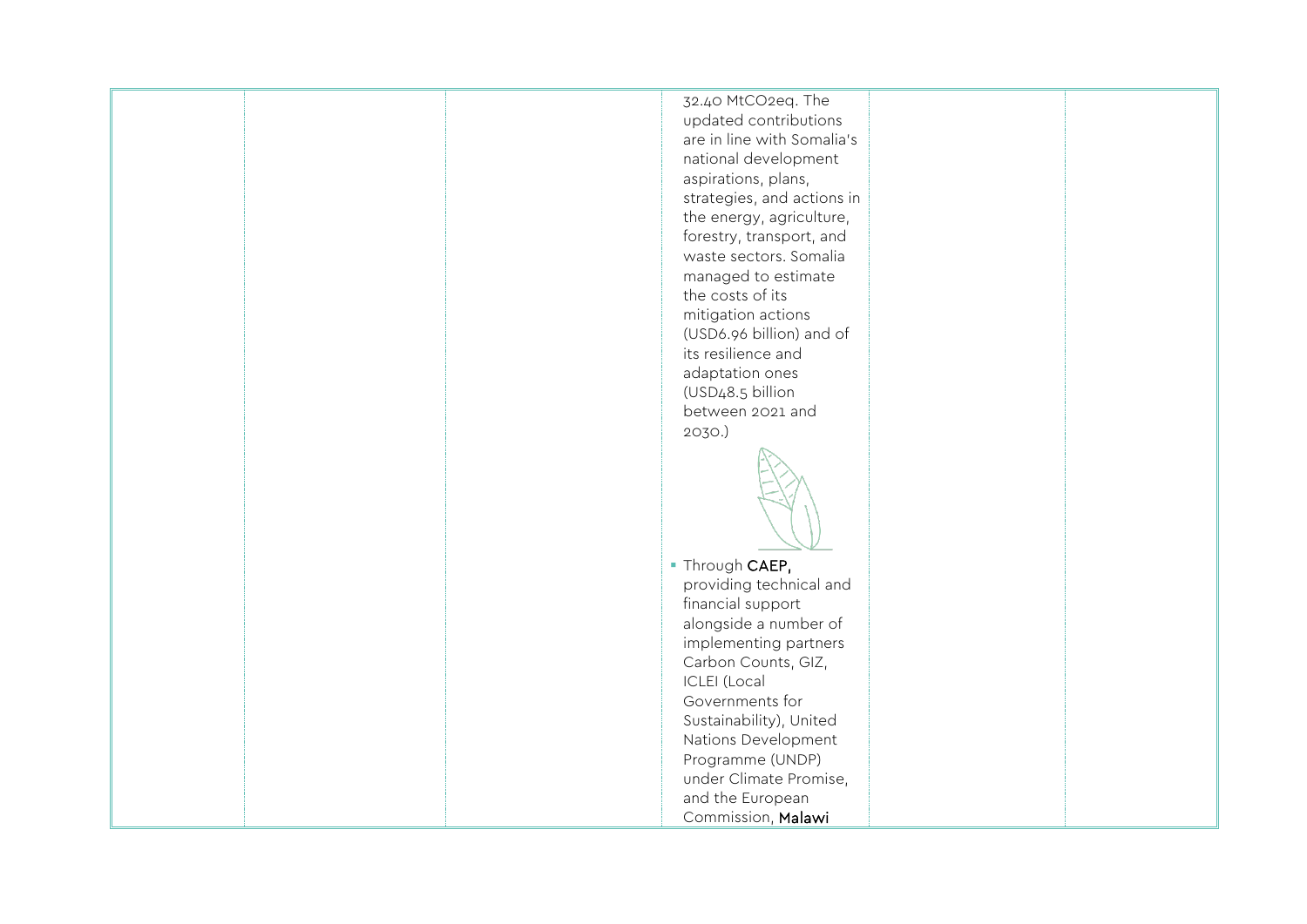| submitted an updated               |
|------------------------------------|
| NDC on 31 <sup>st</sup> July 2021. |
| An elaborated draft NDC            |
| implementation plan                |
| was launched following             |
| Malawi's revised NDC               |
| submission. However, to            |
| fully implement the                |
| updated NDC, Malawi                |
| will need an estimated             |
| USD11.102 billion,                 |
| including additional               |
| external support                   |
| estimated at USD35.227             |
| billion-or USD46.329               |
| billion in total.                  |
|                                    |
| • Through the CAEP                 |
| support, UNDP and                  |
| African development                |
| Bank, Nigeria managed              |
| to submit the updated              |
| NDC at the end of                  |
| August 2021                        |
|                                    |
| • Through the CAEP                 |
| support, Guatemala                 |
| managed to start the               |
| update of the NDC.                 |
| Moreover, CAEP eased is            |
| the participatory                  |
| process driven by                  |
| MARN. This process                 |
| included bilateral and             |
| sectoral                           |
| communication with                 |
| experts, information               |
| managers, and other                |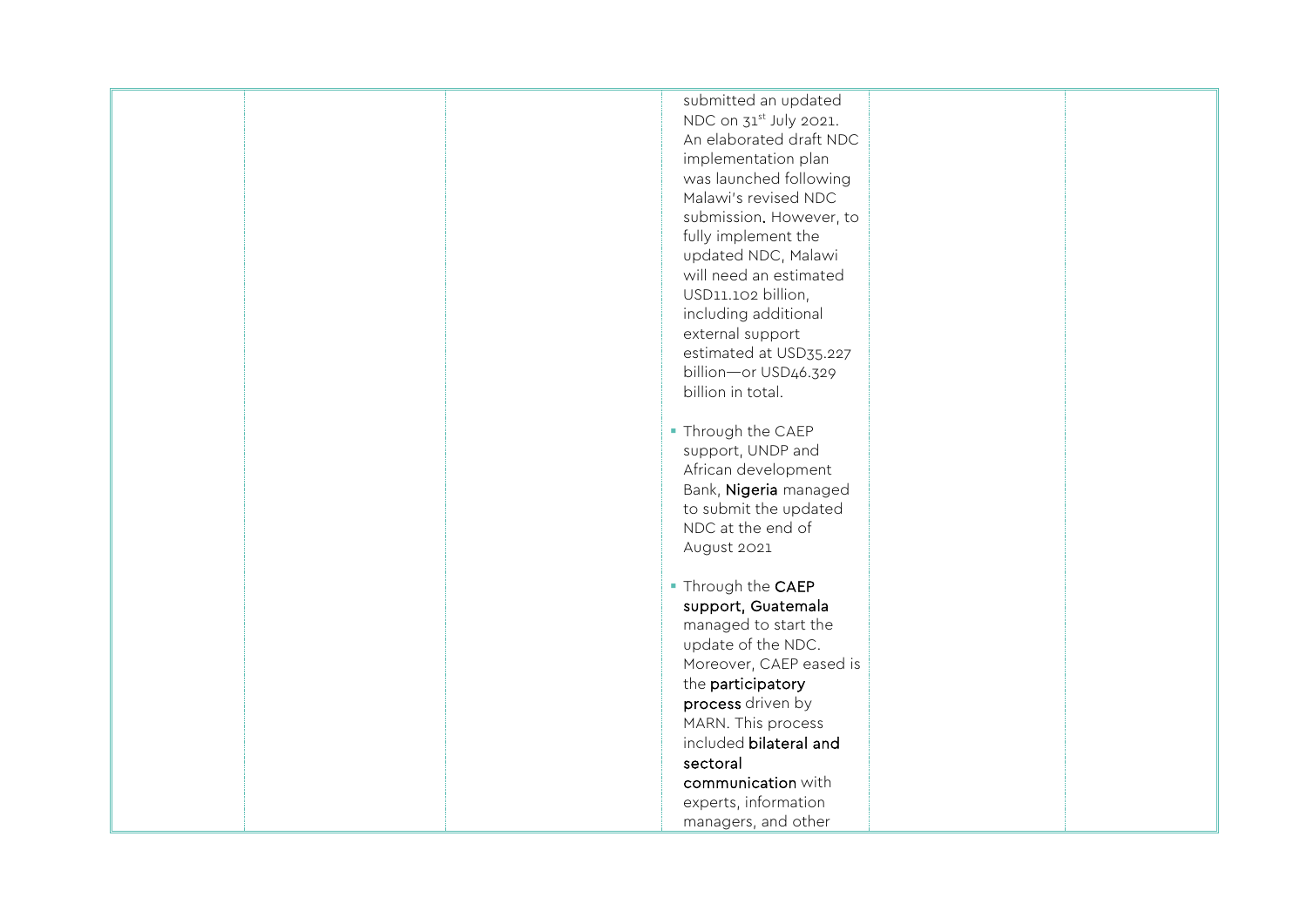|  | stakeholders relevant to |  |
|--|--------------------------|--|
|  | NDC development and      |  |
|  | implementation. These    |  |
|  | dialogues were           |  |
|  | developed in close       |  |
|  | coordination with        |  |
|  | sectoral ministries for  |  |
|  | each prioritized sector. |  |
|  | During this process, the |  |
|  | targets and measures     |  |
|  | were socialized,         |  |
|  | reviewed, and received   |  |
|  | insightful feedback,     |  |
|  | confirming government    |  |
|  | ownership which will be  |  |
|  | key for future NDC       |  |
|  | implementation.          |  |
|  |                          |  |
|  | • Through the CAEP       |  |
|  | support Belize managed   |  |
|  | to submit an updated     |  |
|  | NDC in September 2021.   |  |
|  | In particular, CAEP and  |  |
|  | NDC partners supported   |  |
|  | Belize in i) developing  |  |
|  | an updated NDC, ii) an   |  |
|  | NDC implementation       |  |
|  | plan; iii) a financial   |  |
|  | strategy; iv) and a      |  |
|  | measurement, reporting,  |  |
|  | and verification (MRV)   |  |
|  | tool for the energy      |  |
|  | sector. The NDC          |  |
|  | Partnership also         |  |
|  | provided general         |  |
|  | oversight and guidance   |  |
|  | to the entire process    |  |
|  | and supported an in-     |  |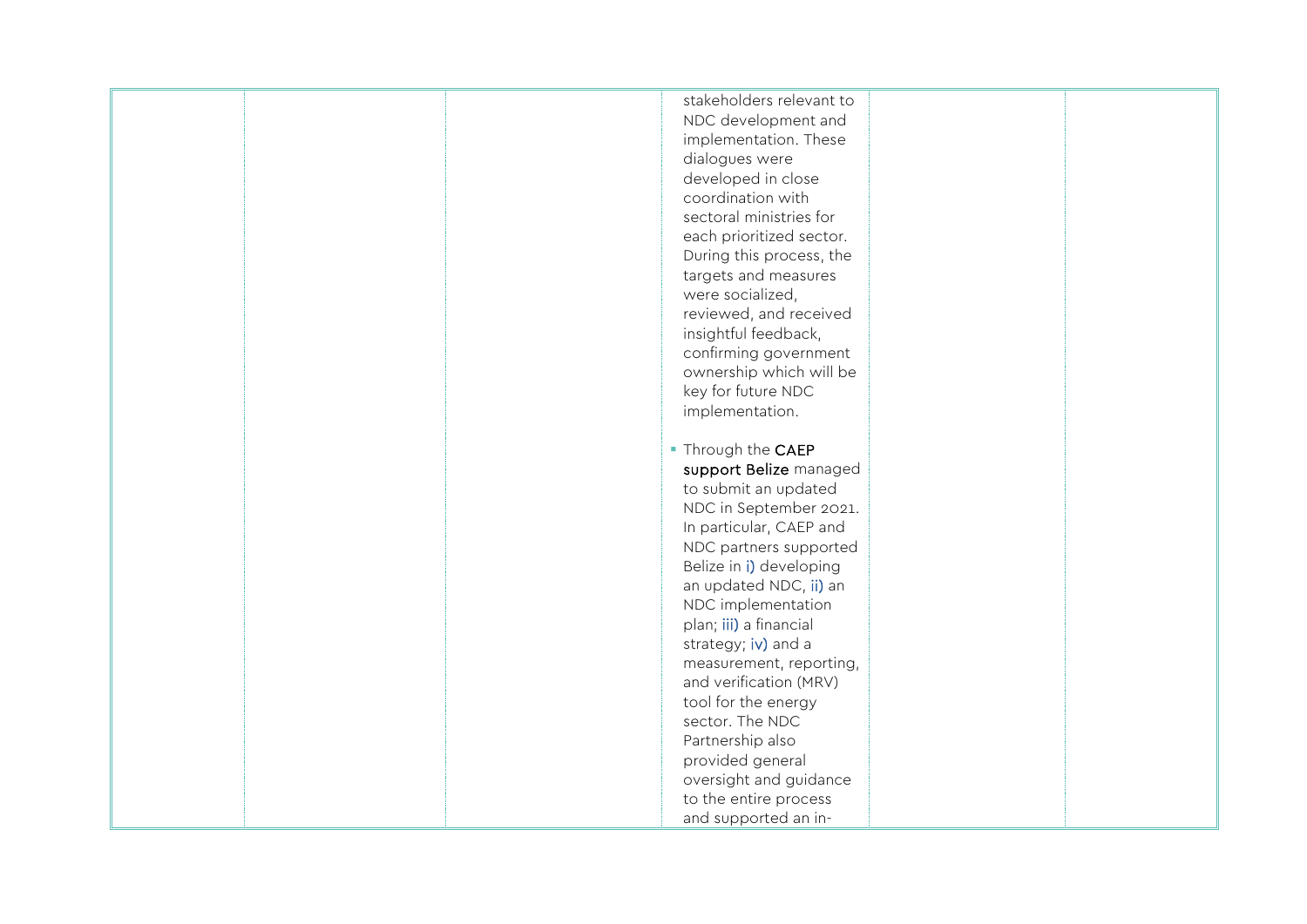<span id="page-16-0"></span>

| country Facilitator                |
|------------------------------------|
|                                    |
| assigned to the National           |
| Climate Change Office              |
| (NCCO) in the Ministry of          |
| Sustainable                        |
| Development, Climate               |
| Change, and Disaster               |
|                                    |
| Risk Management. The               |
| NDC implementation                 |
| plan sets out annual               |
| targets for NDC action             |
| delivery between 2021              |
| and 2025, funding                  |
| requirements, and                  |
| responsible parties for            |
| activities required to             |
| deliver the NDC actions            |
|                                    |
| and targets. A series of           |
| evaluation systems will            |
| be put in place to                 |
| monitor annual progress            |
| against targets and                |
| actions. A climate                 |
| finance working group              |
| was established under              |
| the Climate Change                 |
| Committee, providing               |
| guidance to the national           |
| efforts to access,                 |
|                                    |
| manage, and effectively            |
| use climate finance                |
|                                    |
| • Through the CAEP                 |
| support and GGGI,                  |
| Indonesia <sup>12</sup> managed to |

<sup>&</sup>lt;sup>12</sup> Through the NDC Partnership, Germany, WRI, and the World Bank, Indonesia is one of the states assisted in "Building Back Better with Low Carbon Development initiative" as part of the Partnership's **Economic Advisory Support** in response to COVID-19.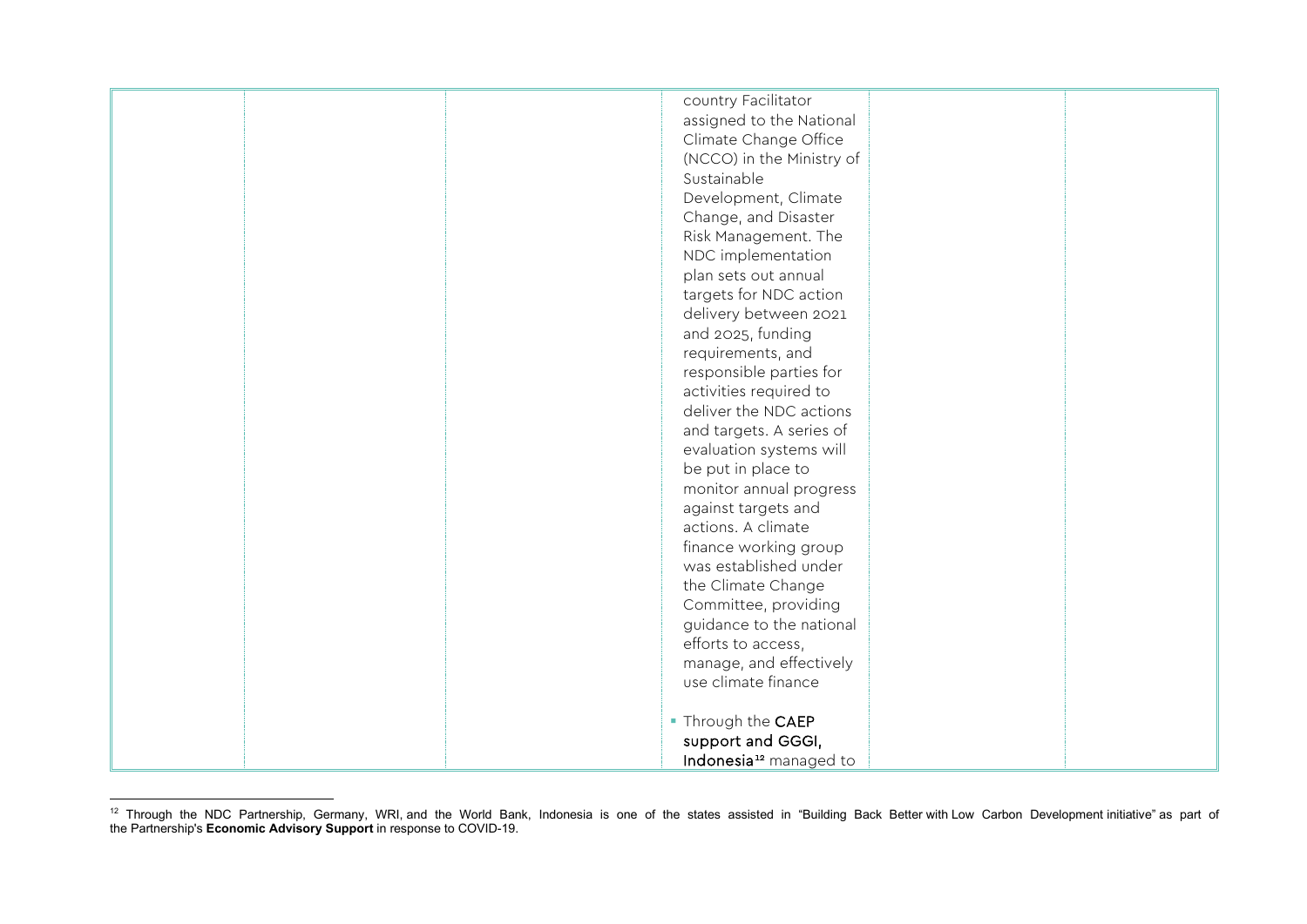<span id="page-17-0"></span>

<sup>&</sup>lt;sup>13</sup> The updated NDC was submitted on 22.07.2021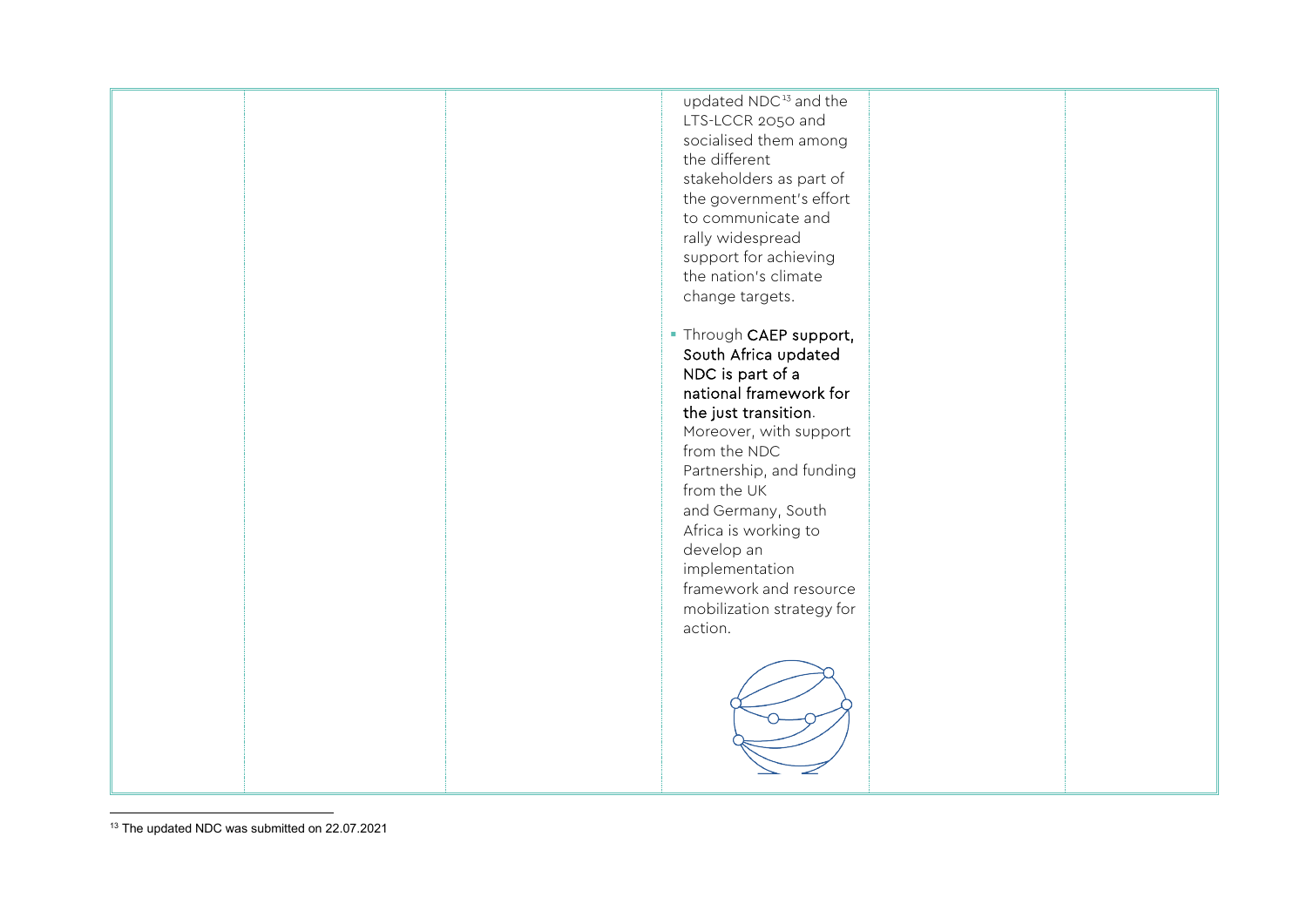| . Through the CAEP          |
|-----------------------------|
| support (i.e. Climate       |
| Analytics), Saint Kitts     |
| and Nevis submitted         |
| updated NDC on              |
|                             |
| 25.10.2021                  |
|                             |
| • Through the CAEP          |
| Support, Palestine          |
| managed to submit the       |
| updated NDC on              |
| 10.10.2021 and develop      |
| 14 NDC Partnership          |
| plans that are mainly       |
| conditional to              |
| international support.      |
|                             |
| Matching funding has        |
| been identified in          |
| relation to existing offers |
| from international          |
| donors, Government          |
| commitments (e.g.,          |
| related to fiscal           |
| measures, acquisition of    |
| land for a new central      |
| health laboratory, staff    |
| time, and use of office     |
| space), and potential       |
| private sector              |
|                             |
| investments (e.g.,          |
| regarding energy            |
| generation from waste,      |
| and solar PV).              |
|                             |
| - Through the CAEP's        |
| support started in 2019,    |
| Antigua and Barbuda         |
| submitted                   |
|                             |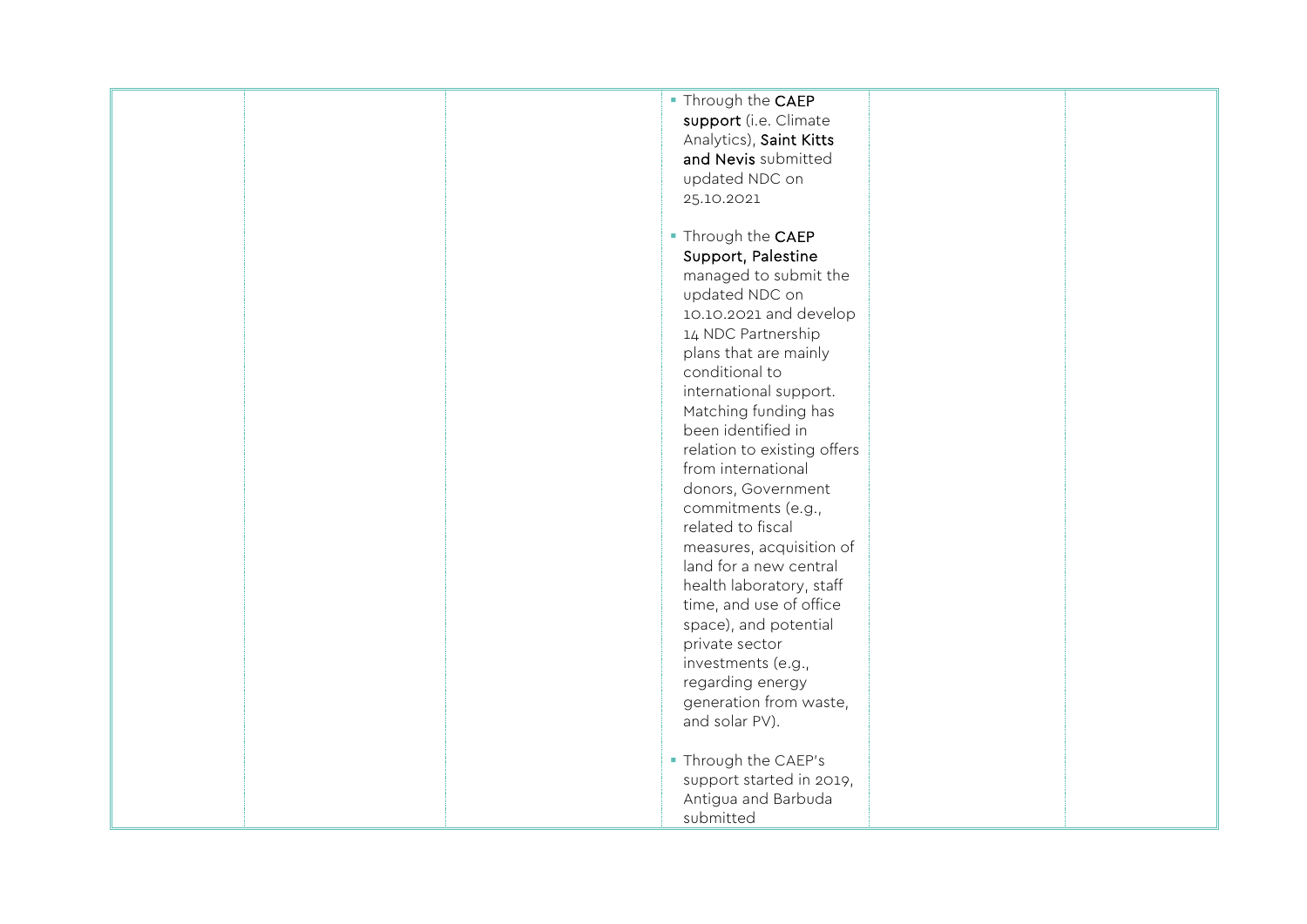|  | its updated Nationally<br>Determined<br>Contribution<br>(NDC) becoming the<br>third country in<br>the Organisation of<br>Eastern Caribbean<br>States (OECS) sub-<br>region to do so. Antigua<br>and Barbuda is<br>committed to reducing<br>greenhouse gas (GHG)<br>emissions, although its<br>total emissions are<br>negligible globally and<br>only contribute less than<br>0.002% of all GHG<br>emissions. In Antigua<br>and Barbuda, the largest<br>source of GHG<br>emissions comes from<br>the power and transport<br>sectors. Previously, the<br>country had set a<br>number of aspirational<br>targets for emissions-<br>reductions from these<br>sectors, but as part of<br>the 2020 revision<br>process, the updated<br>NDC aims to cut<br>emissions from these<br>sectors by developing<br>more robust and |  |
|--|----------------------------------------------------------------------------------------------------------------------------------------------------------------------------------------------------------------------------------------------------------------------------------------------------------------------------------------------------------------------------------------------------------------------------------------------------------------------------------------------------------------------------------------------------------------------------------------------------------------------------------------------------------------------------------------------------------------------------------------------------------------------------------------------------------------------|--|
|  | implementable<br>mitigation<br>commitments.                                                                                                                                                                                                                                                                                                                                                                                                                                                                                                                                                                                                                                                                                                                                                                          |  |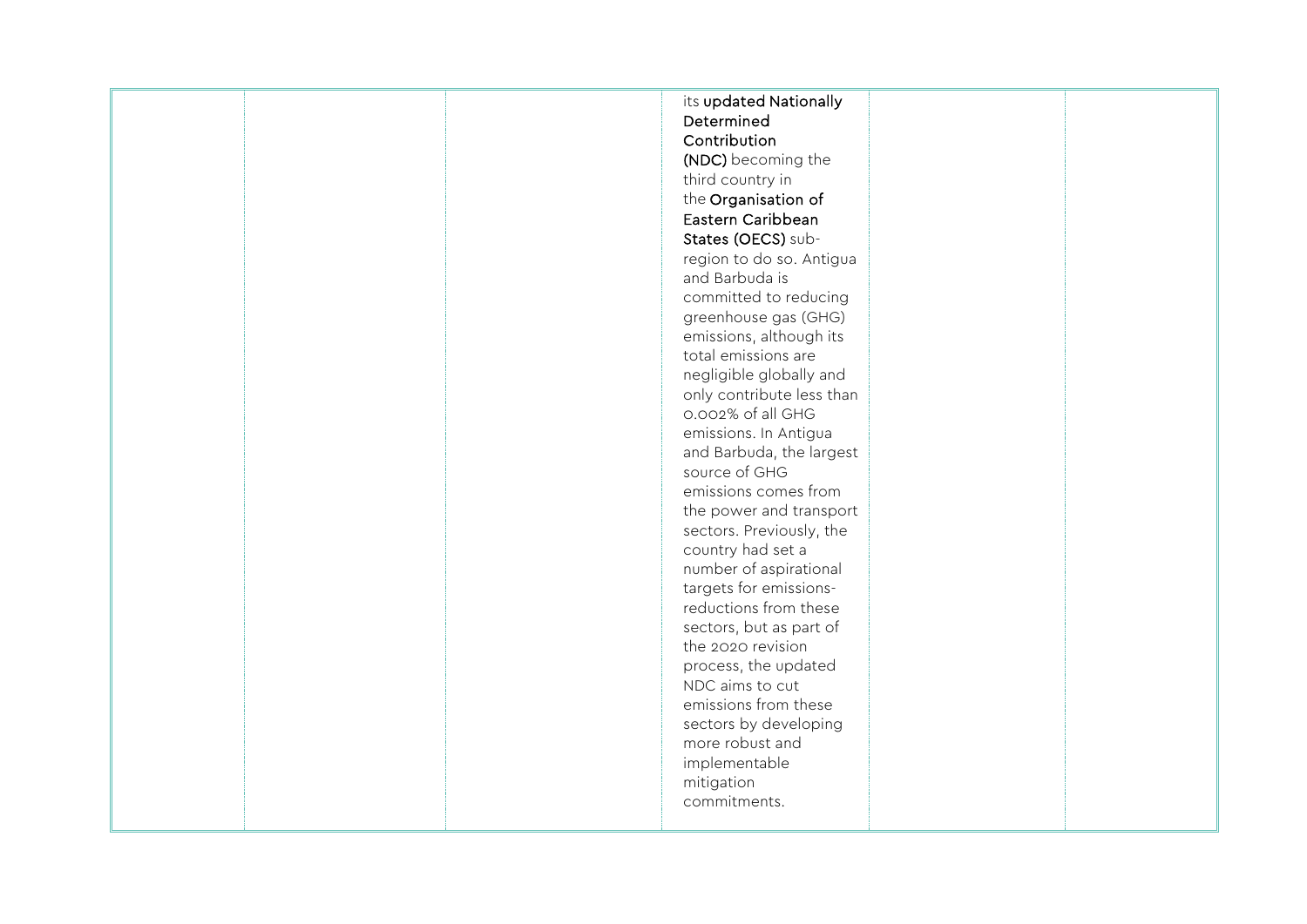<span id="page-20-6"></span><span id="page-20-5"></span><span id="page-20-4"></span><span id="page-20-3"></span><span id="page-20-2"></span><span id="page-20-1"></span><span id="page-20-0"></span>

|                    | 1. Managed by the                  | 1. A World Bank-NDC            | Activities in countries are | 1. Carbon pricing             |
|--------------------|------------------------------------|--------------------------------|-----------------------------|-------------------------------|
|                    | World Bank Group                   | Support Facility funded        | implemented in              | Dashboard <sup>29</sup>       |
|                    | (WBG) <sup>21</sup> , the Facility | project has helped             | coordination with and in    |                               |
|                    | helps WBG teams to                 | enhance the skills and         | support of the country      | 2. Climate watch $30^\circ$   |
|                    | enhance capacity                   | toolkits of Bangladeshi        | engagement processes of     |                               |
|                    | building, strengthen               | power planners for             | the NDC Partnership, a      | 3. Climate Action Peer        |
|                    | climate-relevant                   | integrating renewable          | growing global coalition    | exchange <sup>31</sup>        |
|                    | analytics and improve              | energy into the country's      | of developed and            |                               |
|                    | coordination and                   | power generation mix           | developing countries as     | <b>4.</b> Public-Private      |
|                    | catalyse additional                |                                | well as international       | Infrastructure                |
|                    | investments in NDCs.               | 2. The "Electrification of the | institutions, including     | Advisory Facility             |
|                    | The prerequisite for               | Public Transport System"       | WBG. Members of the         | $(PPIAF)^{32}$                |
| <b>NDC SUPPORT</b> | NDC-SF funding is for              | project funded by the          | Partnership work together   |                               |
| <b>FACILITY</b>    | a client country to be             | World Bank's NDC               | to mobilize technical and   | 5. World Bank NDC             |
| managed by         | an active member of                | Support Facility is            | financial support for the   | Platform merged               |
| <b>WORLD</b>       | the NDC Partnership                | contributing to an             | implementation of NDCs      | with Climate                  |
| BANK <sup>20</sup> |                                    | important national             | and the Paris Agreement,    | Watch <sup>33</sup> (December |
|                    | 2. The Facility                    | agenda on electrifying         | while enhancing             | 2021) with 2 new              |
|                    | contributes to the                 | the transport sector           | sustainable development.    | functions for                 |
|                    | NDC agenda across                  | headed by Costa Rica's         | Some examples are the       | "Compare All                  |
|                    | the WBG, by                        | President and First Lady.      | following:                  | Targets" available on         |
|                    | enhancing cross-                   | The project is also            | Mainstreaming the           | Climate Watch and             |
|                    | sectoral coordination              | aligned with a regional        | NDC into                    | "a Net Zero Tracker"          |
|                    | and maximizing                     | World Bank project,            | Mozambique's Five-          |                               |
|                    | financial leverage for             | 'Supporting a Sound            | Year Plan (2020-2024)       |                               |
|                    | in-country climate                 | Energy Transition for an       |                             |                               |
|                    | action. By working                 | <b>Efficient Central</b>       | Integrating                 |                               |
|                    | together with the                  | America', an extension of      | Bangladesh's                |                               |
|                    | International Finance              | the 'Central American          | renewable energy NDC        |                               |

<sup>20</sup> [www.ndcpartnership.org](http://www.ndcpartnership.org/)

- <sup>29</sup> <https://carbonpricingdashboard.worldbank.org/>
- <sup>30</sup> <https://www.climatewatchdata.org/>
- <sup>31</sup> <https://www.cape4financeministry.org/>

<sup>32</sup> <https://ppiaf.org/>

<sup>33</sup> <https://www.climatewatchdata.org/ndcs-explore>

<sup>21</sup> [https://openknowledge.worldbank.org/bitstream/handle/10986/35412/The-World-Bank-NDC-Support-Facility-Impacts-and-Lessons-Learned-Supporting-NDC-](https://openknowledge.worldbank.org/bitstream/handle/10986/35412/The-World-Bank-NDC-Support-Facility-Impacts-and-Lessons-Learned-Supporting-NDC-Implementation.pdf?sequence=1&isAllowed=y)[Implementation.pdf?sequence=1&isAllowed=y](https://openknowledge.worldbank.org/bitstream/handle/10986/35412/The-World-Bank-NDC-Support-Facility-Impacts-and-Lessons-Learned-Supporting-NDC-Implementation.pdf?sequence=1&isAllowed=y)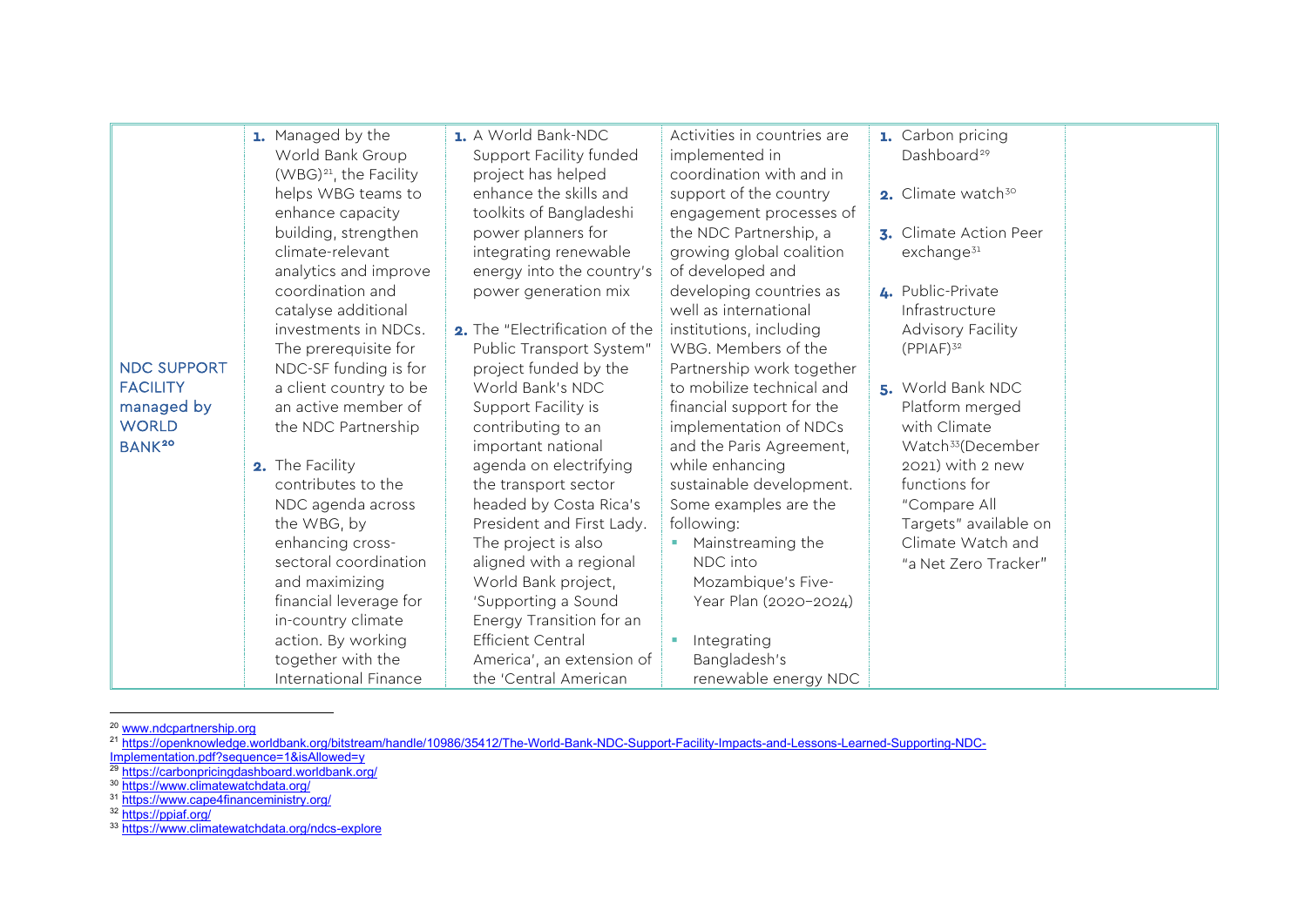Corporation (IFC) and the Public-Private Infrastructure Advisory Facility, it strengthens the private sector's investment in climate action and co-finances infrastructure-related projects in transport and energy.



Energy Assessment (6C)' project focused on addressing market and policy barriers to support a smooth lowcarbon economic transition in six countries in Central America.

- 3. With funding from the World Bank's NDC Support Facility and the Public Private Infrastructure Advisory Facility, IFC and Côte d'Ivoire developed and released "Unlocking Private Investment: A Roadmap to achieve Côte d'Ivoire's 42 percent renewable energy target by 2030."
- 4. GREEN RESPONSE AND RECOVERY: The NDC-SF is adjusting its existing projects to help countries respond to the COVID-19 pandemic, scaling up dedicated recovery support. It has set up a COVID 19 Green Response and Recovery initiative to provide support to ensure pandemic recovery plans are green and climate compatible.

target into its power system master plan (The NDC-SF project provided trainings and toolkits to national power planners in Bangladesh, supporting them to update the power system master plan to achieve the country's NDC target of generating 10% of its electricity from renewable resources by 2020)

 $F$ Facilitating inclusive dialogue for NDC implementation in Brazil. The project's assessment of the macroeconomic benefits of implementing Brazil's NDC helped inform broader dialogue on revising the Brazilian National Plan of Climate Change and the NDC Implementation Strategy, as well as including budgeting and financial targets for the NDC in the Brazilian Pluriannual Plan cycle.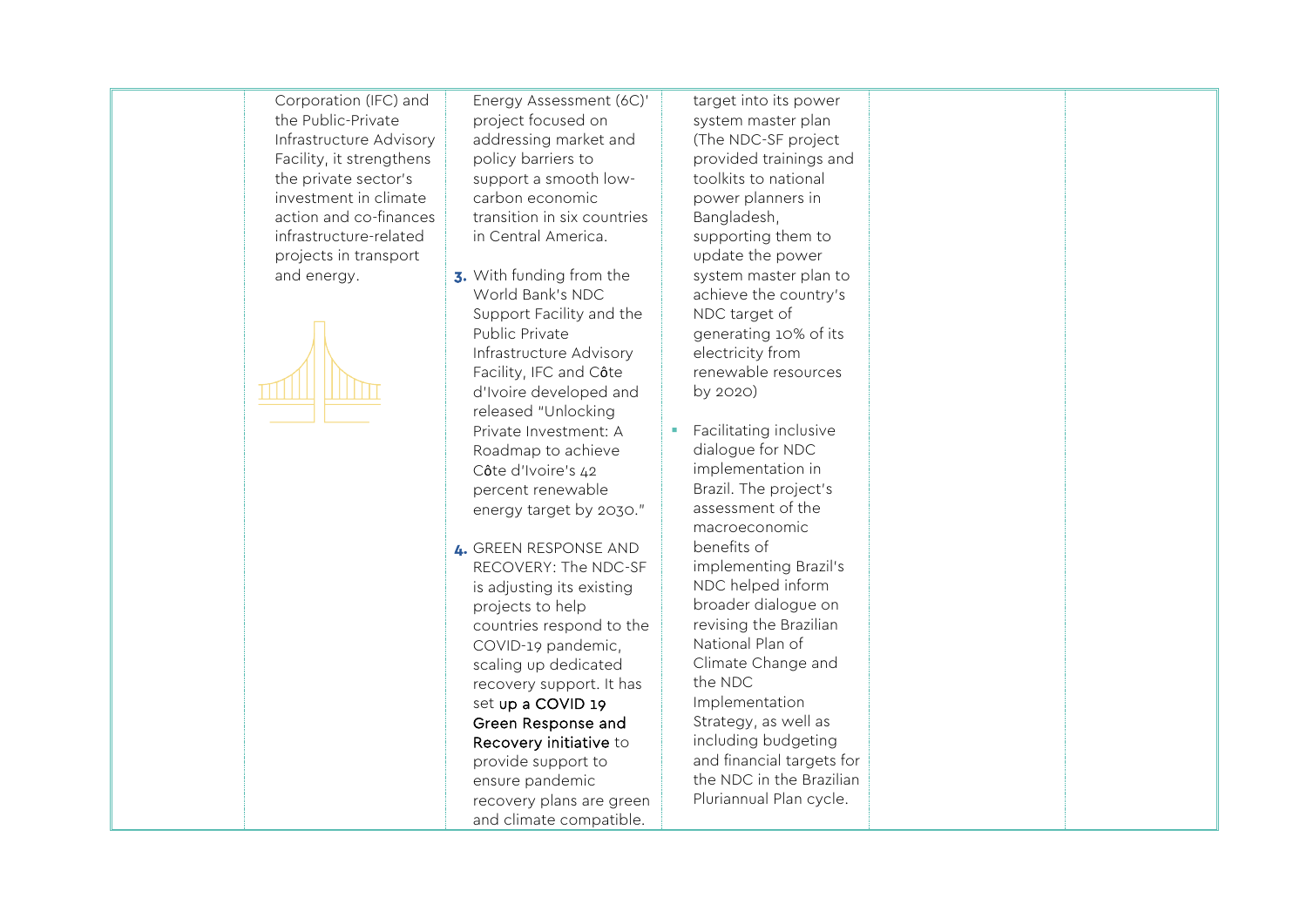<span id="page-22-7"></span><span id="page-22-6"></span><span id="page-22-5"></span><span id="page-22-4"></span><span id="page-22-3"></span><span id="page-22-2"></span><span id="page-22-1"></span><span id="page-22-0"></span>

|                          |                                                                                                                                                                                                      |                                                                                                                                                                                                                                                                                                                                             | "NDC Deep Dives <sup>22</sup> :<br>Colombia <sup>23</sup> , Philippines <sup>24</sup> ,<br>Rwanda <sup>25</sup> , South Africa <sup>26</sup> ,<br>Vietnam <sup>27</sup> and the<br>Caribbean <sup>28</sup> aimed at<br>supporting packages<br>to scale up and accelerate<br>climate informed<br>development by engaging<br>a broad range of<br>sectors and stakeholders |                                                                                                             |  |
|--------------------------|------------------------------------------------------------------------------------------------------------------------------------------------------------------------------------------------------|---------------------------------------------------------------------------------------------------------------------------------------------------------------------------------------------------------------------------------------------------------------------------------------------------------------------------------------------|-------------------------------------------------------------------------------------------------------------------------------------------------------------------------------------------------------------------------------------------------------------------------------------------------------------------------------------------------------------------------|-------------------------------------------------------------------------------------------------------------|--|
| NDC INVEST <sup>34</sup> | 1. Is a one-stop shop for<br>countries in the Latin<br>America Caribbean<br>region to access<br>resources for<br>transforming their<br>national commitments<br>into achievable<br>investments plans. | In 2019, the platform<br>supported 262 initiatives:<br>107 for the public sector<br>and 155 working with the<br>private sector.<br>The platform is working in<br>25 LAC countries and helps<br>to translate national climate<br>commitments into physical<br>and beneficial economic<br>plans and transformational<br>development projects. | Suriname increased<br>the ambition of its NDC<br>including rising the<br>goal for renewable<br>electricity generation<br>from 25% to 35%. This<br>was advanced through<br>the adoption of a<br>renewable energy law,<br>as well as measures to<br>promote energy<br>efficiency. Through a<br>participatory process,<br>Suriname was able to                             | 1. NDC programmer<br>2. NDC pipeline<br>accelerator<br>3. NDC market booster<br>4. NDC finance<br>mobilizer |  |

<sup>&</sup>lt;sup>22</sup> These comprehensive support packages, to be completed by the end of 2021, fund country-specific and multi-sectoral activities to accelerate climate-informed development across different sectors. Deep Dives seek to scale up system-wide impacts by engaging a broad scope of sectors and stakeholders. The Deep Dives are also being informed by the economic landscape affected by COVID-19

<sup>&</sup>lt;sup>23</sup> The NDC SF in Colombia is supporting efforts to green transport, promote energy efficiency and demand-side management, and bolster climate finance through issuance of a sovereign green bond <sup>24</sup> NDC Deep Dive in the Philippines seeks to enable key climate adaptation and mitigation investments and introduce best practices to support the implementation of the current NDC and increase ambition in the upcoming revision

 $25$  the NDC-SF is helping Rwanda develop innovative financing mechanisms to implement its NDC

<sup>&</sup>lt;sup>26</sup> The NDC Deep Dive in South Africa supports the government's implementation and update of its NDC, engaging multiple sectors, including energy, transport, water, urban development, finance and environment, and supporting the corresponding ministries as well as the National Treasury

<sup>&</sup>lt;sup>27</sup> Based on the support received in 2016, The NDC-SF is informing the design, budgeting, coordination and monitoring of policies and investments for NDC implementation by leveraging the Bank's sectoral engagements on fou

<sup>&</sup>lt;sup>28</sup> The NDC Deep Dive directly supports national efforts, but also regional activities to advance NDC implementation. It takes an economy-wide approach, focusing on strengthening governance, institutional, legal and regulatory frameworks; identifying cost-effective policies and investment operations; and improving climate finance readiness.

<sup>34</sup> <https://www.ndcinvest.org/>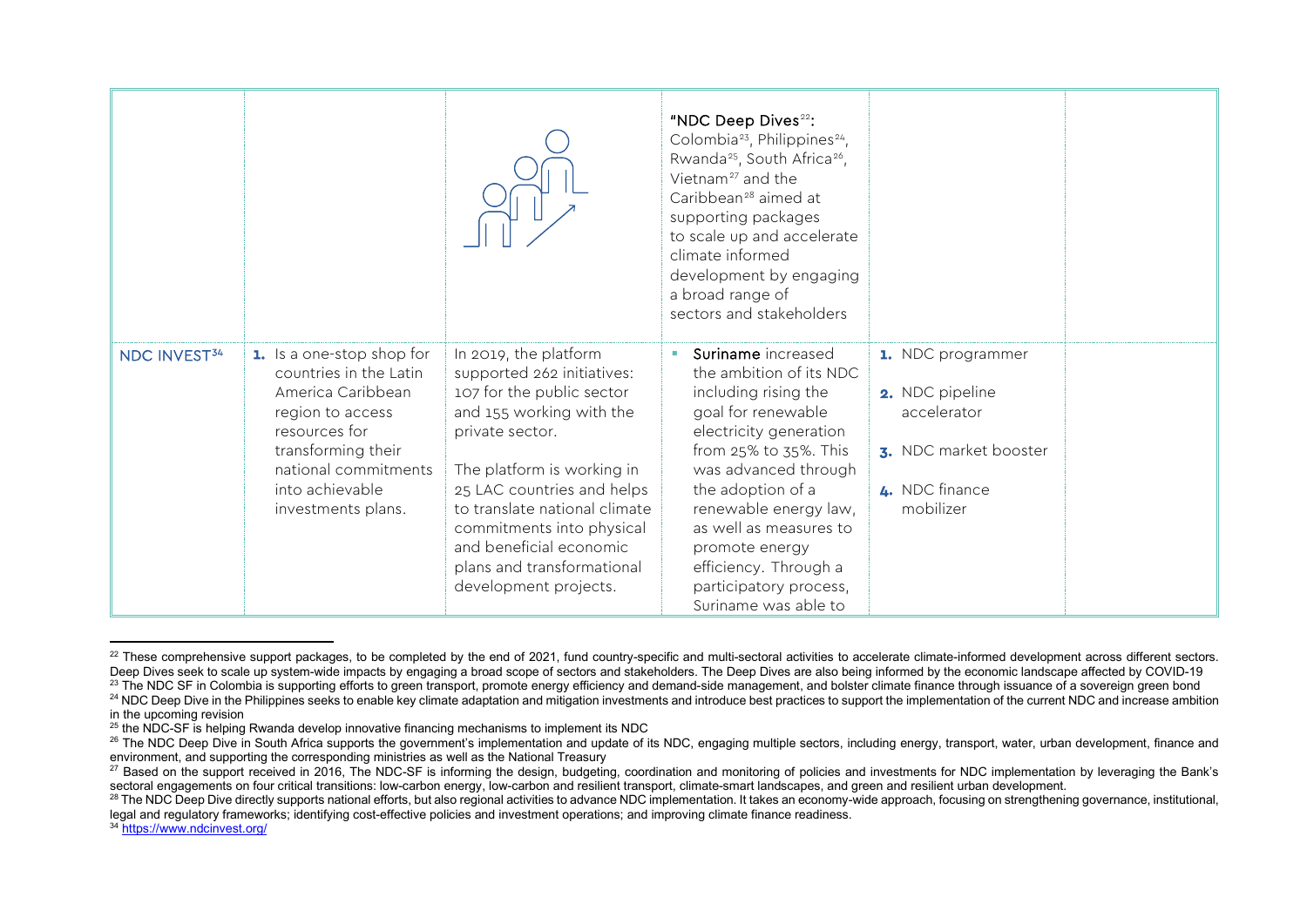<span id="page-23-0"></span>

| The platform, through the    | present its revised              |
|------------------------------|----------------------------------|
| IDB's private sector         | NDC at COP25 and is              |
| entity IDB Invest, supports  | committed to                     |
| the private sector to invest | continuing its                   |
| in viable green alternatives | ambitious work for a             |
| over traditional business    | carbon-neutral future.           |
| models.                      |                                  |
|                              | Chile: the platform<br>ш         |
|                              | supported the                    |
|                              | development of the               |
|                              | country's Financial              |
|                              | Strategy on Climate              |
|                              | Change. The strategy             |
|                              | provides a framework             |
|                              | to direct financing              |
|                              | towards the objectives           |
|                              | of the new NDC and               |
|                              | plans to achieve                 |
|                              | carbon neutrality by             |
|                              |                                  |
|                              | 2050.                            |
|                              | Costa Rica: NDC<br>u.            |
|                              |                                  |
|                              | Invest supported Costa           |
|                              | Rica's design of its             |
|                              | National                         |
|                              | Decarbonisation Plan             |
|                              | to become a net-zero             |
|                              | emission economy by              |
|                              | 2050 by focusing on              |
|                              | nature-based solutions,          |
|                              | reforestation and                |
|                              | electric mobility. Costa         |
|                              | Rica <sup>35</sup> was the first |
|                              | country from Latin               |
|                              | America in launching             |
|                              | the region's                     |

<sup>35</sup> <https://ndcinvest.org/noticias.php>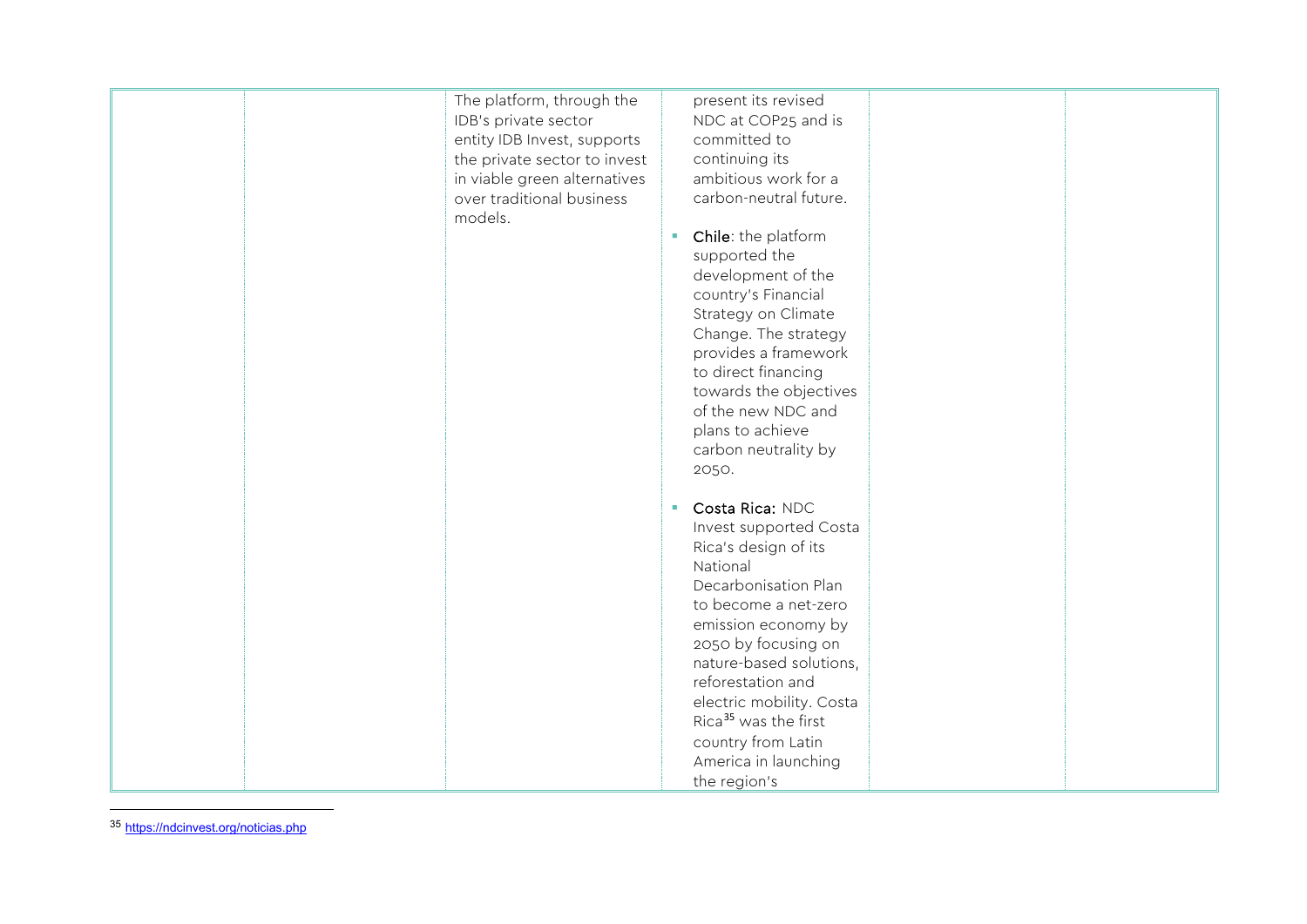# first National Decarbonization Plan,

which transforms the decarbonization goal into a series of shortterm practical steps for each sector. The result is that government regulations work in a coordinated manner to promote green growth.

- **Dominican Republic:** NDC Investment is cooperating with Dominican Republic on the development of a comprehensive risk management system, e.g. climate and natural disaster risk scenarios in transport infrastructure such as bridges and roads.
- **Guatemala: Chorti** Communities are the beneficiaries of the climate adaptation model in Guatemala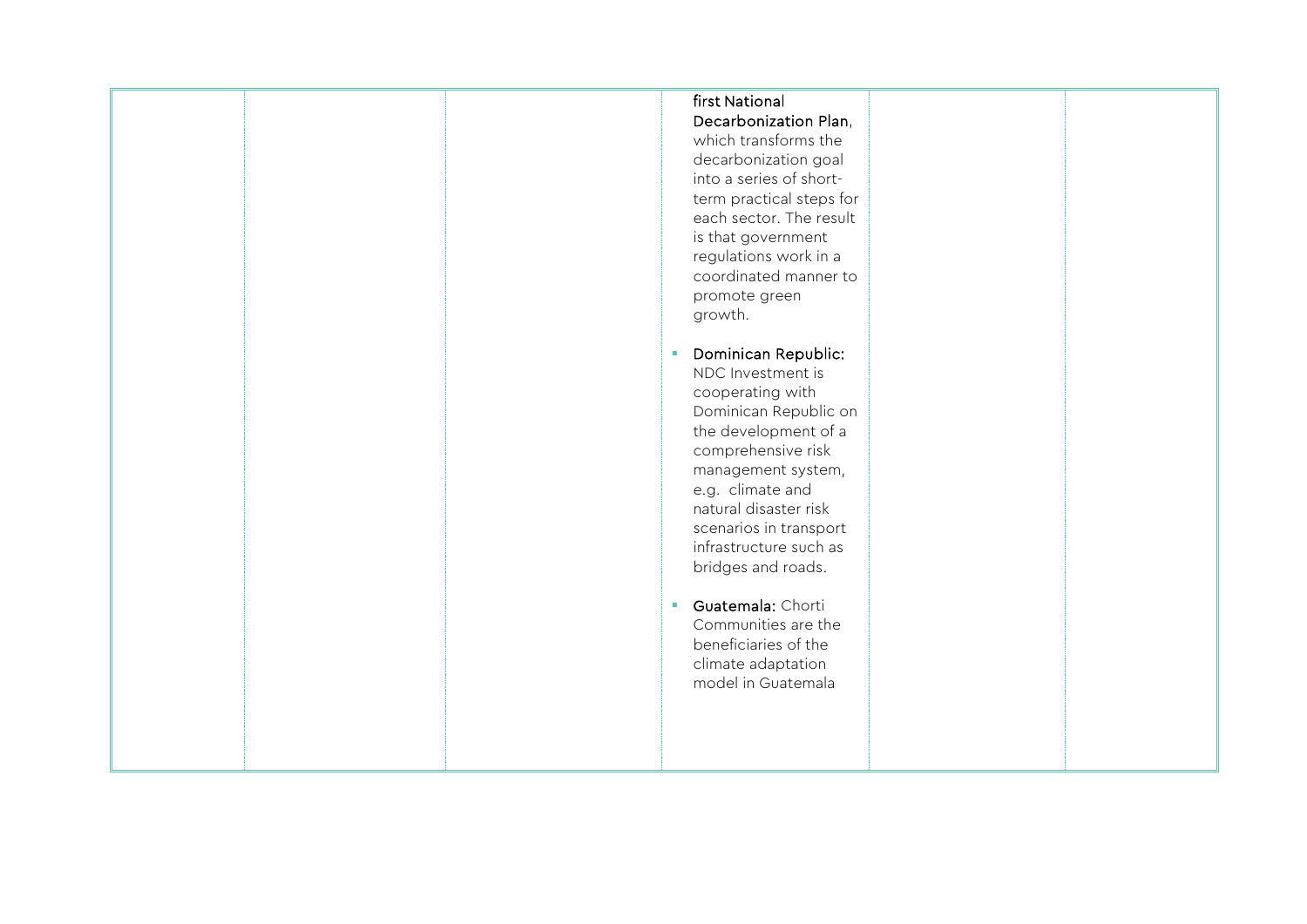<span id="page-25-4"></span><span id="page-25-3"></span><span id="page-25-2"></span><span id="page-25-1"></span><span id="page-25-0"></span>

| <b>AFRICA NDC</b><br>HUB <sup>36</sup> | It is a platform<br>established by the<br>African Development<br>Bank (AfDB) and the<br>Green Growth<br>Department to support<br>Regional Member<br>Countries (RMCs), and to<br>coordinate various sector<br>activities with a view to<br>fulfilling obligations<br>related to the Paris<br>Agreement. It aims to<br>channel resources,<br>including finance,<br>capacity building, and<br>technology development<br>and transfer across 54<br>countries.<br>The main objectives of the<br>African NDC Hub are the<br>followings:<br>1. Fostering long-term<br>climate action<br>Mobilizing means for<br>2. | Development of eight<br>project proposals,<br>strengthening institutions in<br>Namibia, Uganda, São<br>Tomé and Príncipe and<br>Cameroon. The project will<br>be implemented by the<br>African Development Bank. | Africa NDC Hub<br>Roadmap and work<br>programme <sup>37</sup><br>New Climate Change<br>and Green Growth<br>Strategic Framework<br>(2021-2030): the Bank<br>will support regional<br>member countries to<br>strengthen policy and<br>regulatory<br>environments to<br>facilitate five-year NDC<br>revisions, long-term<br>low-carbon and<br>climate-resilient<br>development<br>strategies and National<br><b>Adaptation Plans</b> | 1. Africa NDCs Gap<br>Analysis Report <sup>38</sup><br>2. Analysis of<br>adaptation<br>component in Africa<br>NDC, 2019 <sup>39</sup><br>3. Flagship report on<br>Africa's NDCs journey<br>and the imperative<br>for climate finance<br>innovation for<br>COP2640 |
|----------------------------------------|-------------------------------------------------------------------------------------------------------------------------------------------------------------------------------------------------------------------------------------------------------------------------------------------------------------------------------------------------------------------------------------------------------------------------------------------------------------------------------------------------------------------------------------------------------------------------------------------------------------|------------------------------------------------------------------------------------------------------------------------------------------------------------------------------------------------------------------|-----------------------------------------------------------------------------------------------------------------------------------------------------------------------------------------------------------------------------------------------------------------------------------------------------------------------------------------------------------------------------------------------------------------------------------|-------------------------------------------------------------------------------------------------------------------------------------------------------------------------------------------------------------------------------------------------------------------|
|                                        | implementation -<br>finance, capacity<br>building, technology<br>development and<br>transfer.                                                                                                                                                                                                                                                                                                                                                                                                                                                                                                               |                                                                                                                                                                                                                  |                                                                                                                                                                                                                                                                                                                                                                                                                                   |                                                                                                                                                                                                                                                                   |

<sup>&</sup>lt;sup>36</sup> <u><https://www.afdb.org/en/topics-and-sectors/initiatives-partnerships/africa-ndc-hub></u>

<sup>&</sup>lt;sup>37</sup> [https://www.afdb.org/fileadmin/uploads/afdb/Documents/Generic-Documents/Africa\\_NDC\\_Hub\\_Roadmap\\_and\\_Work\\_Programme.pdf](https://www.afdb.org/fileadmin/uploads/afdb/Documents/Generic-Documents/Africa_NDC_Hub_Roadmap_and_Work_Programme.pdf)

<sup>&</sup>lt;sup>38</sup> [https://www.afdb.org/fileadmin/uploads/afdb/Documents/Generic-Documents/African\\_NDCs\\_Gap\\_Analysis\\_Report.pdf](https://www.afdb.org/fileadmin/uploads/afdb/Documents/Generic-Documents/African_NDCs_Gap_Analysis_Report.pdf)

<sup>&</sup>lt;sup>39</sup> [https://www.afdb.org/fileadmin/uploads/afdb/Documents/Generic-Documents/Analysis\\_of\\_Adaptation\\_Components\\_in\\_African\\_NDCs\\_2019.](https://www.afdb.org/fileadmin/uploads/afdb/Documents/Generic-Documents/Analysis_of_Adaptation_Components_in_African_NDCs_2019.)

<sup>40</sup> <https://www.afdb.org/en/news-and-events/press-releases/cop26-africa-ndc-hub-launches-flagship-report-africas-ndcs-journey-and-imperative-climate-finance-innovation-46624>